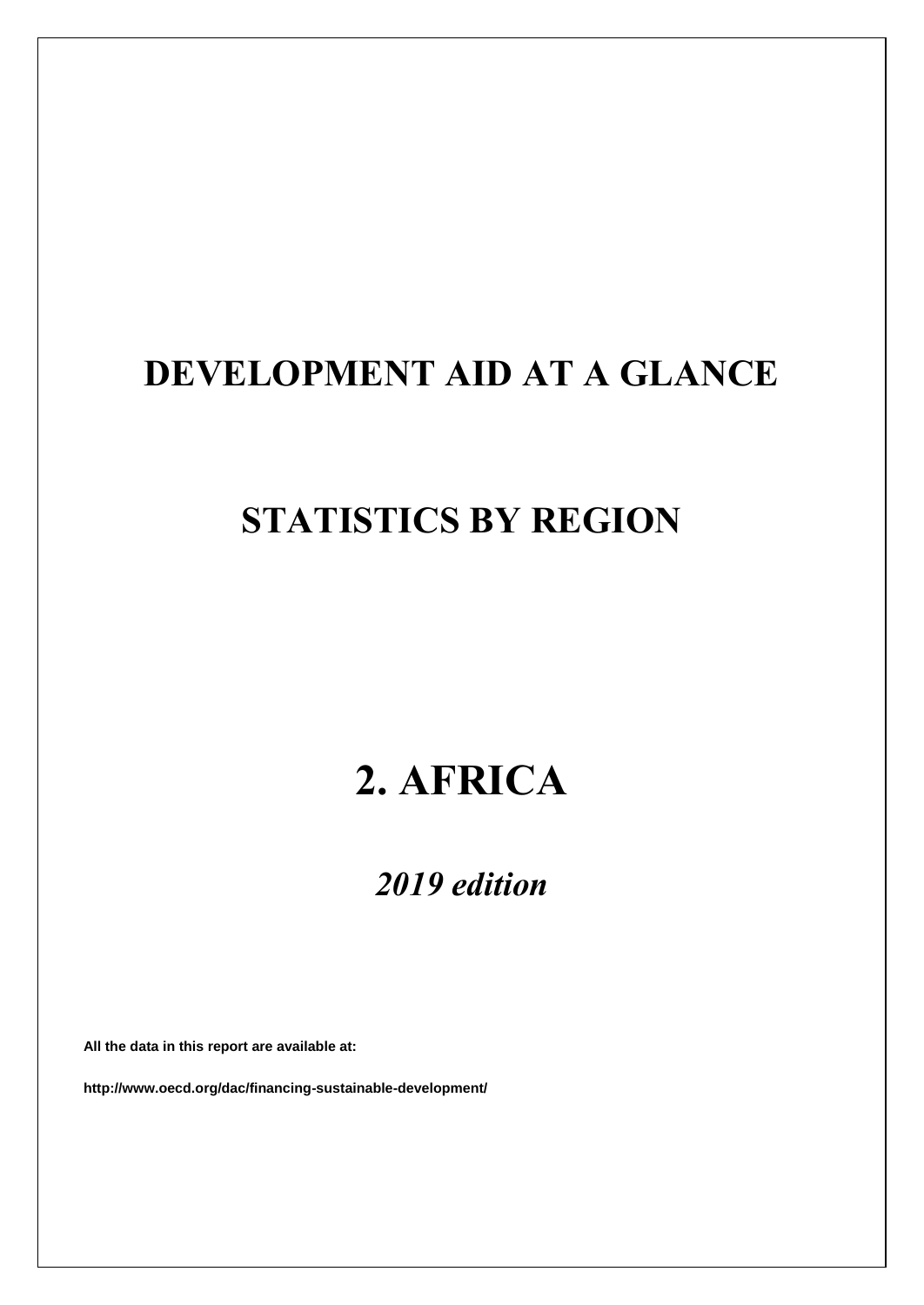### **2.1. ODA TO AFRICA - SUMMARY**

|                | 2.1.1. Top 10 ODA receipts by recipient |         |      |  |  |  |  |  |  |
|----------------|-----------------------------------------|---------|------|--|--|--|--|--|--|
|                | USD million, net disbursements in 2017  |         |      |  |  |  |  |  |  |
| 1              | Ethiopia                                | 4 1 1 7 | 8%   |  |  |  |  |  |  |
| 2              | Nigeria                                 | 3 3 5 9 | 6%   |  |  |  |  |  |  |
| 3              | Tanzania                                | 2584    | 5%   |  |  |  |  |  |  |
| 4              | Kenya                                   | 2 4 7 5 | 5%   |  |  |  |  |  |  |
| 5              | Democratic Republic of the Congo        | 2 2 8 0 | 4%   |  |  |  |  |  |  |
| 6              | South Sudan                             | 2 183   | 4%   |  |  |  |  |  |  |
| $\overline{7}$ | Uganda                                  | 2 0 0 8 | 4%   |  |  |  |  |  |  |
| 8              | Morocco                                 | 1885    | 4%   |  |  |  |  |  |  |
| 9              | Mozambique                              | 1776    | 3%   |  |  |  |  |  |  |
| 10             | Somalia                                 | 1760    | 3%   |  |  |  |  |  |  |
|                | Other recipients                        | 28 373  | 54%  |  |  |  |  |  |  |
|                | Total                                   | 52 800  | 100% |  |  |  |  |  |  |

#### **2.1.3. Trends in ODA**

|    | ------                           | .       | - - - |
|----|----------------------------------|---------|-------|
| 2  | Nigeria                          | 3 3 5 9 | 6%    |
| 3  | Tanzania                         | 2 5 8 4 | 5%    |
| 4  | Kenva                            | 2475    | 5%    |
| 5  | Democratic Republic of the Congo | 2 2 8 0 | 4%    |
| 6  | South Sudan                      | 2 1 8 3 | 4%    |
|    | Uganda                           | 2 0 0 8 | 4%    |
| 8  | Morocco                          | 1885    | 4%    |
| 9  | Mozambique                       | 1776    | 3%    |
| 10 | Somalia                          | 760     | 3%    |



|                | 2.1.2. Top 10 ODA donors<br>USD million, net disbursements in 2017 |         |      |
|----------------|--------------------------------------------------------------------|---------|------|
| 1              | <b>United States</b>                                               | 11 190  | 21%  |
| $\overline{2}$ | <b>EU</b> Institutions                                             | 6851    | 13%  |
| 3              | IDA                                                                | 6326    | 12%  |
| 4              | United Kingdom                                                     | 3858    | 7%   |
| 5              | Germany                                                            | 3691    | 7%   |
| 6              | Global Fund                                                        | 3059    | 6%   |
| 7              | African Dev Bank                                                   | 2547    | 5%   |
| 8              | France                                                             | 2 3 6 2 | 4%   |
| 9              | Japan                                                              | 1674    | 3%   |
| 10             | Canada                                                             | 1 140   | 2%   |
|                | Other donors                                                       | 10 103  | 19%  |
|                | Total                                                              | 52 800  | 100% |



#### **2.1.5. Sectors in 2017**  *commitments*

| 42%   |                 |                   |                    |                      | 20% |                         | 12%                 | 6%  | 5%                  | 12% | 2%            |
|-------|-----------------|-------------------|--------------------|----------------------|-----|-------------------------|---------------------|-----|---------------------|-----|---------------|
| $0\%$ | 10%             | 20%               | 30%                | 40%                  | 50% | 60%                     | 70%                 | 80% |                     | 90% | 100%          |
|       | <b>■</b> Social | <b>□</b> Economic | <b>OProduction</b> | <b>□</b> Multisector |     | □ General Programme Aid | $\blacksquare$ Debt |     | <b>Humanitarian</b> |     | $\Box$ Others |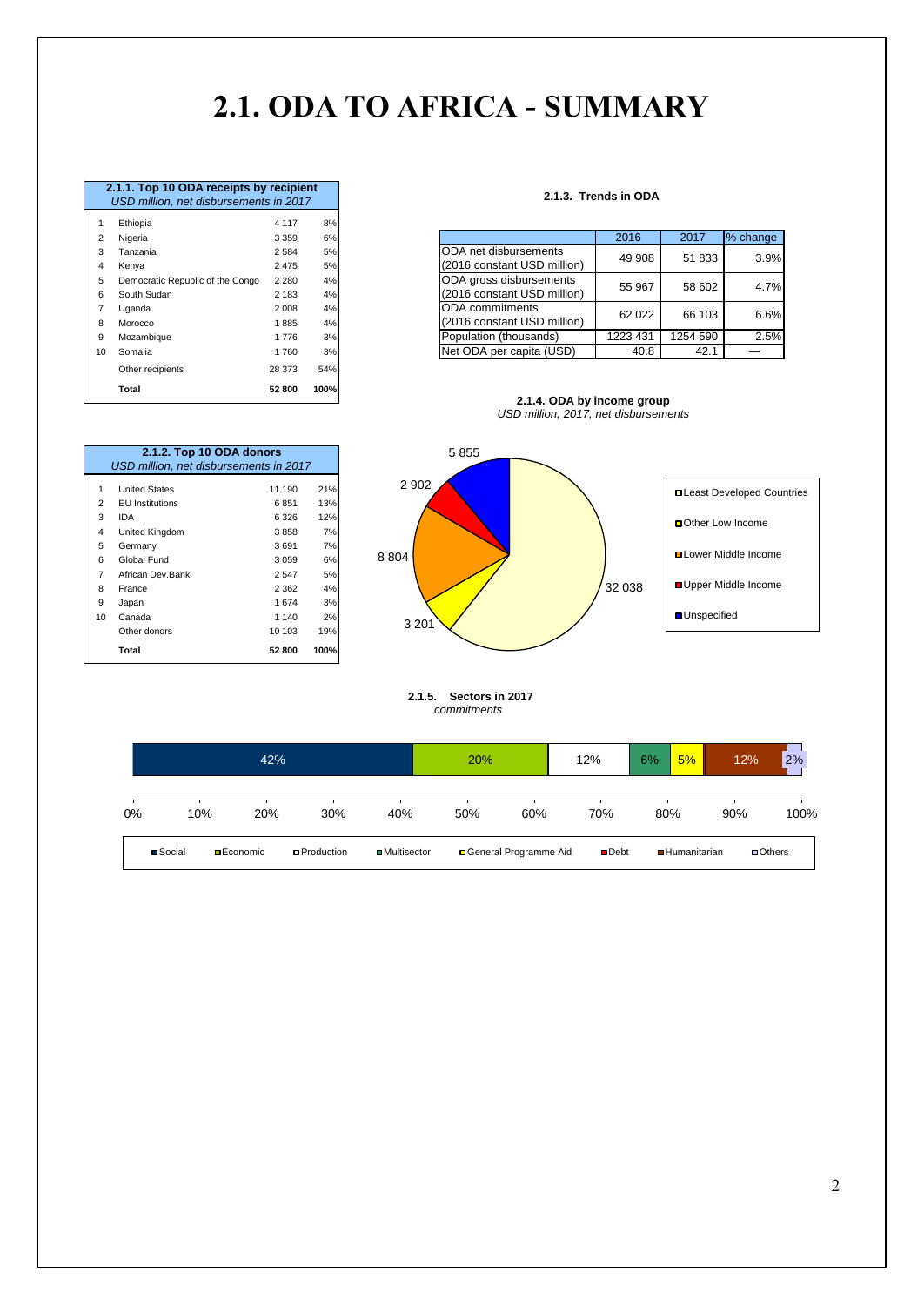

#### **2.1.6. Net ODA receipts per capita in 2017** *in USD*

#### **2.1.7. Net ODA and population of aid recipient countries by region in 2017**

|                           | Net ODA<br><b>USD</b> million | Population<br>million |
|---------------------------|-------------------------------|-----------------------|
| Africa                    | 52 800                        | 1 255                 |
| Asia                      | 48769                         | 4 1 2 0               |
| America                   | 8570                          | 638                   |
| Europe                    | 8 3 7 1                       | 157                   |
| Oceania                   | 1 983                         | 11                    |
| Aid unspecified by region | 42 308                        |                       |
| <b>All ODA recipients</b> | 162 802                       | 6 180                 |

#### **2.1.8. Regional shares of total net ODA** *As a percentage of total ODA*

<span id="page-2-0"></span>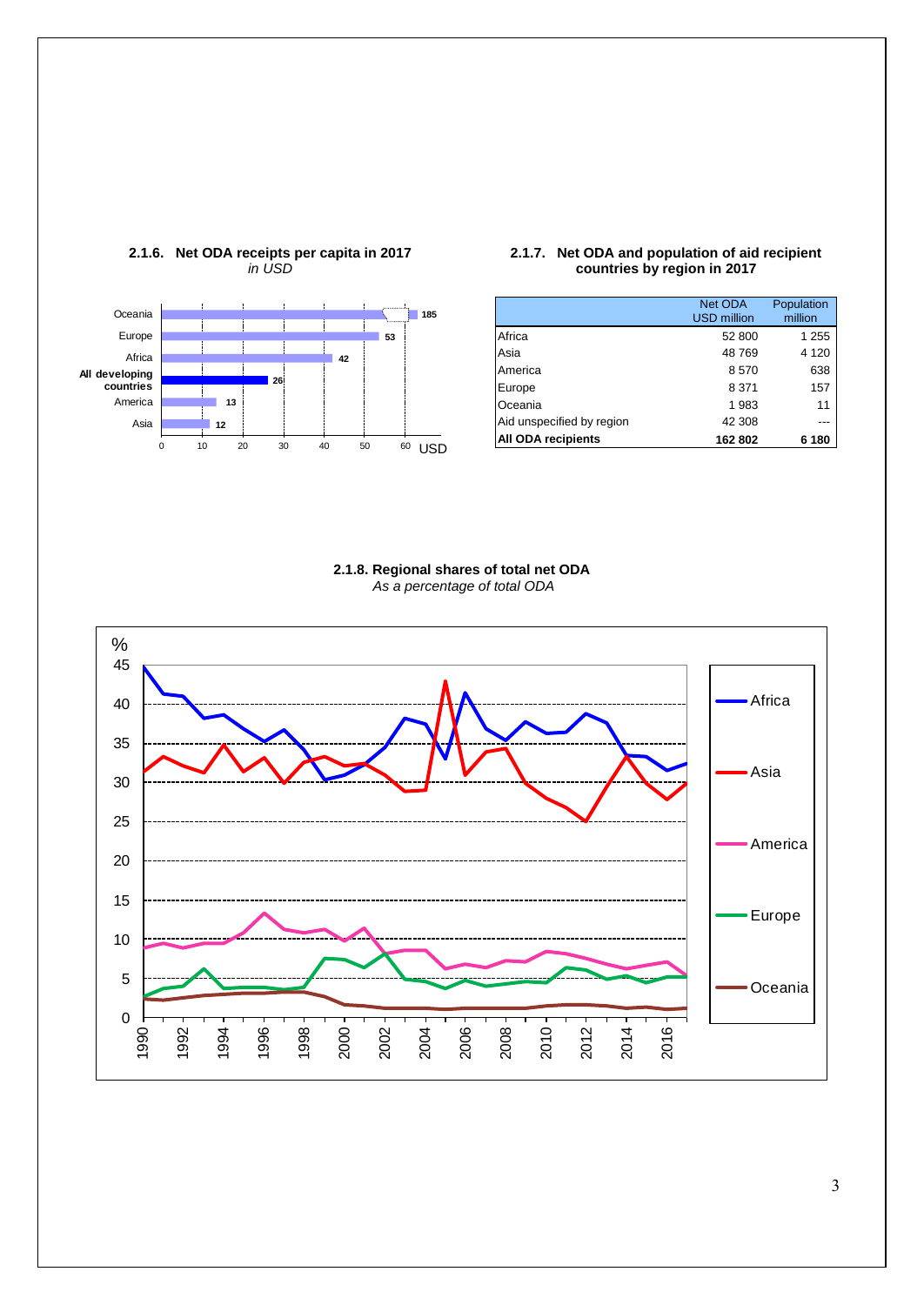### **2.2. ODA [TO](#page-2-0) AFRICA BY DONOR AND RECIPIENT**

#### **2.2.1. Top 10 DAC donor countries to Africa** *USD million, net bilateral disbursements*

|                            | 2015    | 2016    | 2017    | 3-year<br>average | % of DAC<br>countries |
|----------------------------|---------|---------|---------|-------------------|-----------------------|
|                            |         |         |         |                   |                       |
| <b>United States</b>       | 9 3 2 0 | 9840    | 11 190  | 10 117            | 36%                   |
| 2 United Kingdom           | 4 2 0 3 | 3857    | 3858    | 3973              | 14%                   |
| 3 Germany                  | 3 0 3 6 | 3499    | 3691    | 3408              | 12%                   |
| 4 France                   | 2 1 3 1 | 2 2 1 7 | 2 3 6 2 | 2 2 3 6           | 8%                    |
| 5 Japan                    | 1784    | 1495    | 1674    | 1651              | 6%                    |
| 6 Canada                   | 1 0 8 6 | 974     | 1 1 4 0 | 1066              | 4%                    |
| 7 Sweden                   | 873     | 842     | 1 0 3 3 | 916               | 3%                    |
| 8 Norway                   | 672     | 629     | 748     | 683               | 2%                    |
| 9 Netherlands              | 635     | 663     | 716     | 671               | 2%                    |
| 10 Switzerland             | 655     | 584     | 551     | 596               | 2%                    |
| Other DAC countries        | 2 4 8 3 | 2615    | 2813    | 2637              | 9%                    |
|                            |         |         |         |                   |                       |
| <b>Total DAC countries</b> | 26 877  | 27 213  | 29 776  | 27956             | 100%                  |

#### **a) Top 10 bilateral donors by amount b) Top 10 bilateral donors by share of aid to Africa**

|                            | 2015    | 2016    | 2017    | 3-year<br>average | % of DAC<br>countries |
|----------------------------|---------|---------|---------|-------------------|-----------------------|
|                            |         |         |         |                   |                       |
| <b>United States</b>       | 9 3 2 0 | 9840    | 11 190  | 10 117            | 36%                   |
| United Kingdom             | 4 2 0 3 | 3857    | 3858    | 3973              | 14%                   |
| Germany                    | 3 0 36  | 3499    | 3691    | 3408              | 12%                   |
| France                     | 2 1 3 1 | 2 2 1 7 | 2 3 6 2 | 2 2 3 6           | 8%                    |
| Japan                      | 1784    | 1495    | 1674    | 1651              | 6%                    |
| Canada                     | 1086    | 974     | 1 1 4 0 | 1066              | 4%                    |
| Sweden                     | 873     | 842     | 033     | 916               | 3%                    |
| Norway                     | 672     | 629     | 748     | 683               | 2%                    |
| Netherlands                | 635     | 663     | 716     | 671               | 2%                    |
| Switzerland                | 655     | 584     | 551     | 596               | 2%                    |
| Other DAC countries        | 2 4 8 3 | 2615    | 2813    | 2637              | 9%                    |
| <b>Total DAC countries</b> | 26 877  | 27 213  | 29 776  | 27956             | 100%                  |

#### **2.2.2. DAC donor countries' aid to Africa**



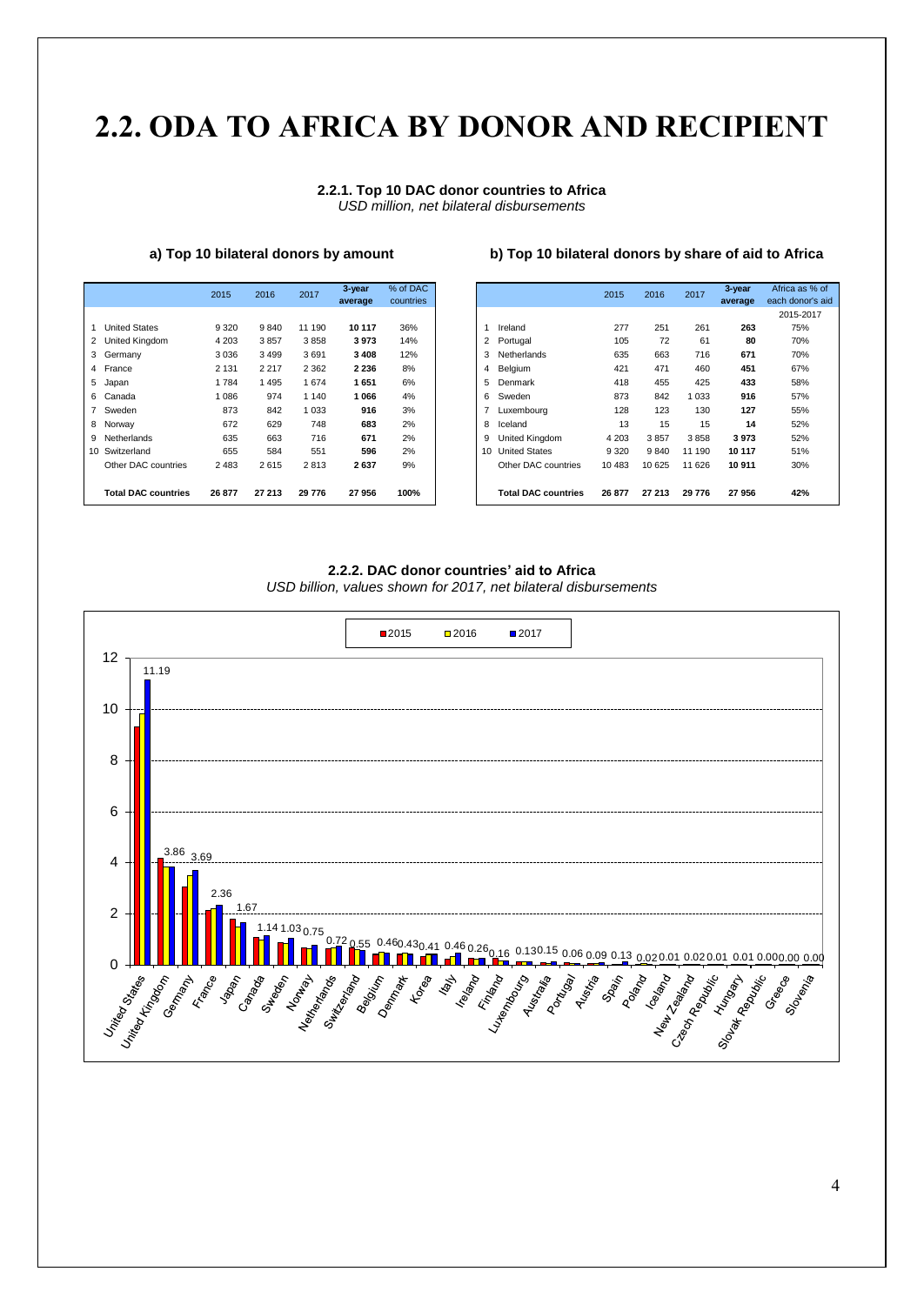#### **2.2.3. ODA to Africa by DAC donor**

|  | USD million, 2016 prices and exchange rates, average annual net bilateral disbursements |  |
|--|-----------------------------------------------------------------------------------------|--|
|  |                                                                                         |  |

|                            | 1970-79                  | 1980-89        | 1990-99        | 2000-09  | 2010-17        | 2010-17<br>% of DAC<br>countries | 2010-17<br>Africa as % of each<br>donor's aid |
|----------------------------|--------------------------|----------------|----------------|----------|----------------|----------------------------------|-----------------------------------------------|
| Australia                  | 24                       | 111            | 108            | 78       | 183            | 1%                               | 9%                                            |
| Austria                    | 60                       | 201            | 29             | 238      | 105            | 0%                               | 30%                                           |
| <b>Belgium</b>             | 563                      | 546            | 334            | 650      | 600            | 2%                               | 77%                                           |
| Canada                     | 504                      | 685            | 587            | 846      | 1 1 7 3        | 4%                               | 47%                                           |
| <b>Czech Republic</b>      | ÷                        | ٠              | $\overline{0}$ | 5        | $\overline{7}$ | 0%                               | 15%                                           |
| Denmark                    | 204                      | 403            | 554            | 696      | 588            | 2%                               | 59%                                           |
| Finland                    | 43                       | 189            | 167            | 178      | 265            | 1%                               | 54%                                           |
| France                     | 2489                     | 3 3 9 0        | 4 1 2 0        | 3583     | 2850           | 10%                              | 57%                                           |
| Germany                    | 1 1 5 5                  | 1948           | 1843           | 2 0 4 4  | 2678           | 10%                              | 34%                                           |
| Greece                     |                          |                | $\overline{2}$ | 17       | 7              | 0%                               | 17%                                           |
| Hungary                    | $\overline{7}$           | $\overline{2}$ | 1              | 3        | $\overline{2}$ | 0%                               | 10%                                           |
| Iceland                    |                          |                | $\overline{2}$ | 9        | 14             | 0%                               | 74%                                           |
| Ireland                    | 3                        | 24             | 74             | 303      | 305            | 1%                               | 81%                                           |
| Italy                      | 154                      | 1 3 8 8        | 971            | 623      | 306            | 1%                               | 54%                                           |
| Japan                      | 305                      | 932            | 1 2 1 2        | 1 2 8 5  | 1 609          | 6%                               | 32%                                           |
| Korea                      | $\overline{\phantom{a}}$ | $\Omega$       | 15             | 50       | 293            | 1%                               | 26%                                           |
| Luxembourg                 | Ξ                        | Ξ              | 37             | 104      | 114            | 0%                               | 55%                                           |
| Netherlands                | 315                      | 852            | 851            | 1 2 5 0  | 754            | 3%                               | 64%                                           |
| <b>New Zealand</b>         | 3                        | $\overline{2}$ | 6              | 15       | 10             | 0%                               | 3%                                            |
| Norway                     | 188                      | 510            | 677            | 711      | 688            | 2%                               | 44%                                           |
| Poland                     | 13                       | 1              | $\overline{0}$ | 13       | 28             | 0%                               | 27%                                           |
| Portugal                   | $\overline{\phantom{0}}$ | 17             | 249            | 224      | 192            | 1%                               | 84%                                           |
| <b>Slovak Republic</b>     | ٠                        | ÷,             | $\blacksquare$ | 9        | $\overline{2}$ | 0%                               | 24%                                           |
| Slovenia                   |                          |                |                | $\Omega$ |                | 0%                               | 5%                                            |
| Spain                      |                          | 23             | 310            | 516      | 321            | 1%                               | 33%                                           |
| Sweden                     | 341                      | 642            | 623            | 769      | 938            | 3%                               | 55%                                           |
| Switzerland                | 92                       | 321            | 362            | 367      | 532            | 2%                               | 38%                                           |
| United Kingdom             | 741                      | 829            | 848            | 2 3 1 7  | 3 4 9 2        | 13%                              | 55%                                           |
| <b>United States</b>       | 1 671                    | 3928           | 3808           | 5 600    | 9701           | 35%                              | 48%                                           |
| <b>Total DAC countries</b> | 8875                     | 16 945         | 17792          | 22 500   | 27 759         | 100%                             | 45%                                           |
| <b>EU</b> Institutions     | 1 2 7 9                  | 2 1 4 3        | 2924           | 3825     | 5613           | $---$                            | 42%                                           |

#### **2.2.4. ODA to Africa by largest bilateral donors since 1970** *USD billion, 2016 prices and exchange rates, 3-year average net bilateral disbursements*

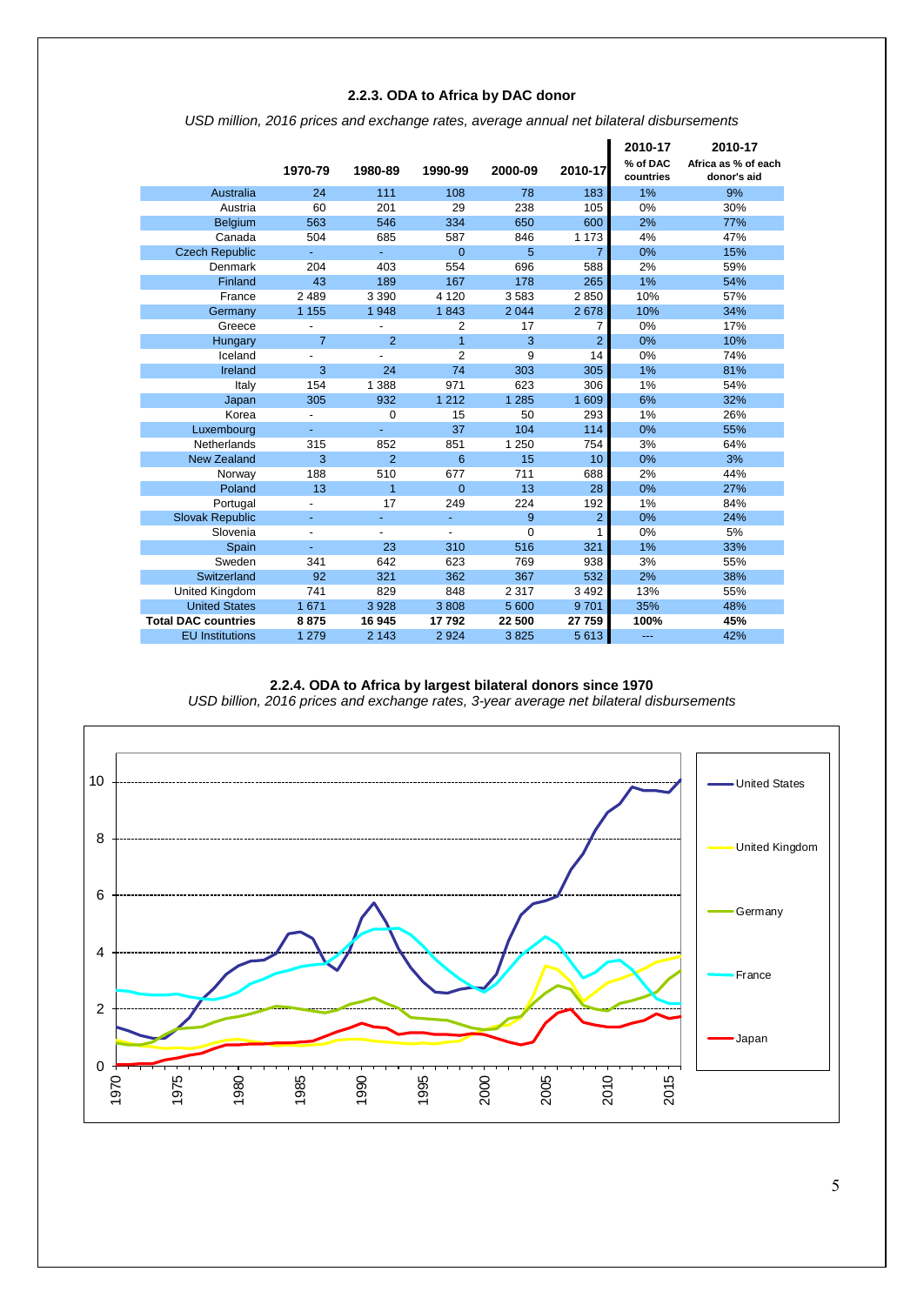#### **2.2.5. Top 10 multilateral donors to Africa** *USD million, net disbursements*

|    |                                               | 2015    | 2016    | 2017    | 3-year<br>average | % of all<br>multilaterals |
|----|-----------------------------------------------|---------|---------|---------|-------------------|---------------------------|
|    |                                               |         |         |         |                   |                           |
| 1  | International Development Association         | 6 2 4 6 | 5844    | 6851    | 6313              | 31%                       |
| 2  | <b>EU</b> Institutions                        | 5 1 7 6 | 6 3 2 8 | 6 3 2 6 | 5943              | 29%                       |
| 3  | Global Fund                                   | 2 2 1 1 | 2622    | 3059    | 2631              | 13%                       |
| 4  | African Development Fund                      | 2059    | 2029    | 2427    | 2 1 7 2           | 11%                       |
| 5  | Global Alliance for Vaccines and Immunization | 1016    | 755     | 763     | 845               | 4%                        |
| 6  | <b>UNICEF</b>                                 | 540     | 549     | 558     | 549               | 3%                        |
|    | <b>IFAD</b>                                   | 182     | 239     | 319     | 247               | 1%                        |
| 8  | <b>UNDP</b>                                   | 235     | 221     | 207     | 221               | 1%                        |
| 9  | IMF (Concessional Trust Funds)                | 361     | 23      | 242     | 209               | 1%                        |
| 10 | <b>Global Environment Facility</b>            | 218     | 257     | 112     | 196               | 1%                        |
|    | Other multilaterals                           | 1535    | 1 1 8 5 | 1 2 8 4 | 1 3 3 4           | 6%                        |
|    | <b>Total multilaterals</b>                    | 19778   | 20 052  | 22 148  | 20 659            | 100%                      |

#### **2.2.6. Top 10 ODA recipients in Africa**

*USD million, receipts from all donors, net ODA receipts*

|    |                                  | 2015    | 2016    | 2017    | 3-year<br>average | % of all<br>recipients |
|----|----------------------------------|---------|---------|---------|-------------------|------------------------|
|    |                                  |         |         |         |                   |                        |
| 1  | Ethiopia                         | 3 2 3 5 | 4 0 7 4 | 4 1 1 7 | 3809              | 7%                     |
| 2  | Nigeria                          | 2 4 3 2 | 2498    | 3 3 5 9 | 2763              | 5%                     |
| 3  | Tanzania                         | 2 5 8 2 | 2 3 1 8 | 2 5 8 4 | 2495              | 5%                     |
| 4  | Kenya                            | 2464    | 2 188   | 2475    | 2 3 7 6           | 5%                     |
| 5  | Democratic Republic of the Congo | 2 5 9 9 | 2 102   | 2 2 8 0 | 2 3 2 7           | 5%                     |
| 6  | South Sudan                      | 1675    | 1587    | 2 1 8 3 | 1815              | 4%                     |
| 7  | Uganda                           | 1628    | 1757    | 2 0 0 8 | 1798              | 4%                     |
| 8  | Morocco                          | 1481    | 1992    | 1885    | 1 786             | 3%                     |
| 9  | Mozambique                       | 1815    | 1529    | 1776    | 1 707             | 3%                     |
| 10 | Egypt                            | 2499    | 2 1 3 0 | $-114$  | 1 505             | 3%                     |
|    | Other recipients                 | 28 643  | 27 733  | 30 247  | 28 874            | 56%                    |
|    |                                  |         |         |         |                   |                        |
|    | <b>Total ODA recipients</b>      | 51 055  | 49 908  | 52 800  | 51 254            | 100%                   |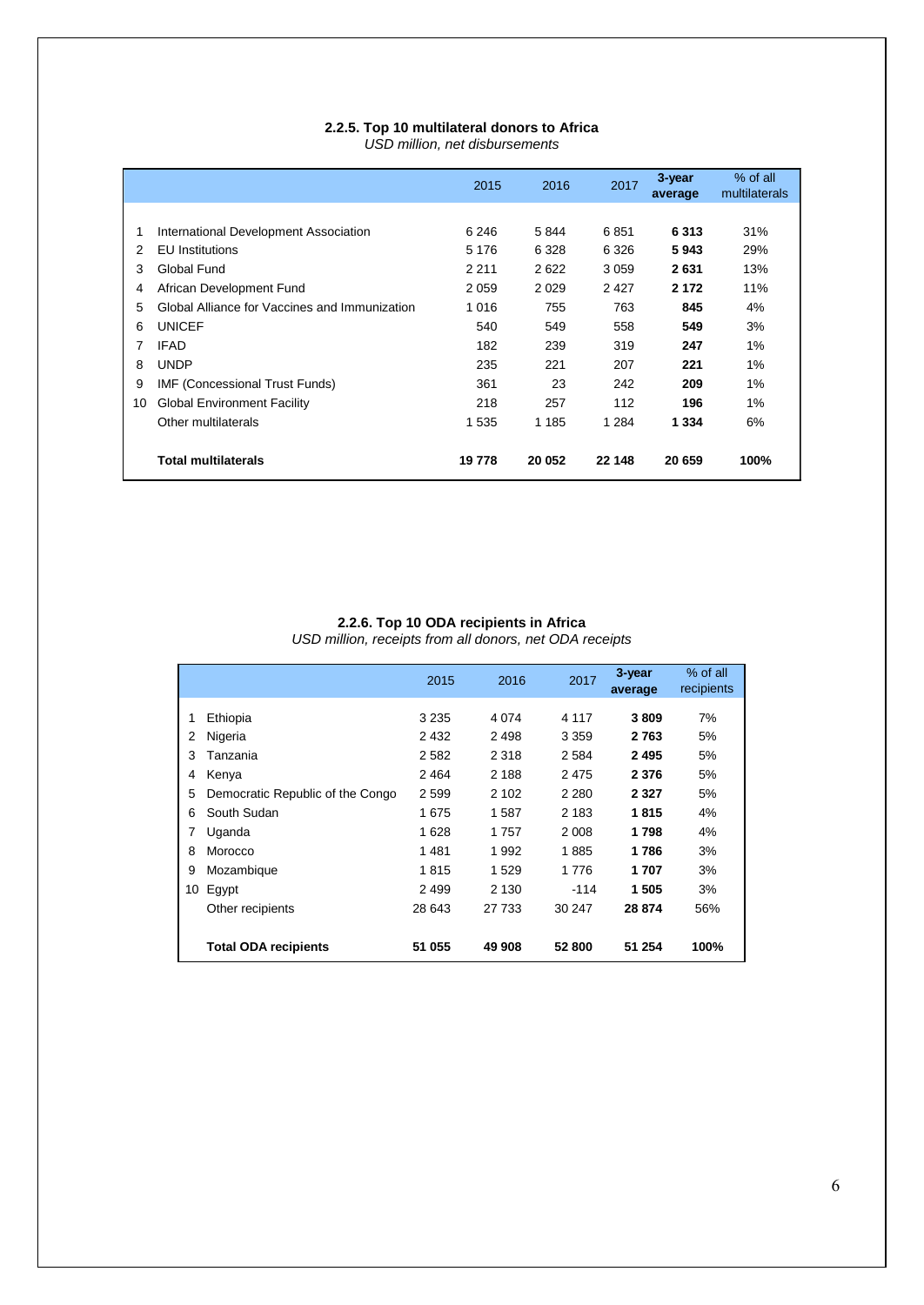#### **2.2.7. ODA to Africa by recipient country**

*USD million, 2016 prices and exchange rates, net ODA receipts*

|                                  | 2010-17    | 1970-79        |            | 1980-89 1990-99        | 2000-09            | 2010-17        | 2015           | 2016                  | 2017            |
|----------------------------------|------------|----------------|------------|------------------------|--------------------|----------------|----------------|-----------------------|-----------------|
|                                  | Share(%)   |                |            | <b>Annual averages</b> |                    |                |                | <b>Annual amounts</b> |                 |
| Algeria                          | 0.3        | 535            | 344        | 373                    | 295                | 153            | 87             | 158                   | 185             |
| Angola                           | 0.5        | 44             | 205        | 472                    | 469                | 242            | 402            | 207                   | 219             |
| <b>Benin</b>                     | 1.1        | 149            | 237        | 327                    | 428                | 554            | 431            | 493                   | 663             |
| <b>Botswana</b>                  | 0.2        | 156            | 236        | 140                    | 143                | 100            | 66             | 91                    | 100             |
| <b>Burkina Faso</b>              | 2.0        | 290            | 465        | 537                    | 725                | 962            | 998            | 1 0 2 7               | 865             |
| Burundi                          | 1.0        | 151            | 322        | 254                    | 355                | 504            | 367            | 742                   | 419             |
| Cabo Verde                       | 0.4        | 35             | 145        | 155                    | 156                | 192            | 155            | 113                   | 120             |
| Cameroon                         | 1.4        | 395            | 462        | 670                    | 896                | 699            | 667            | 757                   | 1 1 8 7         |
| <b>Central African Republic</b>  | 0.7        | 134            | 264        | 199                    | 133                | 360            | 486            | 501                   | 497             |
| Chad                             | 1.0        | 221            | 281        | 305                    | 347                | 495            | 608            | 624                   | 635             |
| Comoros                          | 0.1        | 60<br>157      | 92<br>197  | 53<br>250              | 34<br>292          | 65<br>254      | 66<br>89       | 54<br>88              | 66<br>106       |
| Congo<br>Côte d'Ivoire           | 0.5<br>2.2 | 313            | 407        | 1 0 5 9                | 597                | 1 0 8 9        | 655            | 616                   | 813             |
| Democratic Republic of the Congo | 5.7        | 711            | 904        | 374                    | 2023               | 2 7 7 4        | 2588           | 2 1 0 2               | 2 2 4 3         |
| Djibouti                         | 0.3        | 105            | 170        | 142                    | 102                | 143            | 172            | 187                   | 132             |
| Egypt                            | 3.8        | 4 8 0 1        | 3 1 6 3    | 4 1 7 7                | 1 4 2 1            | 1869           | 2 4 8 7        | 2 1 3 0               | $-170$          |
| <b>Equatorial Guinea</b>         | 0.0        | $9\,$          | 48         | 52                     | 28                 | 17             | $\overline{7}$ | $\overline{7}$        | $\overline{7}$  |
| Eritrea                          | 0.2        | 5              | 6          | 129                    | 261                | 96             | 94             | 67                    | 78              |
| Eswatini                         | 0.2        | 64             | 70         | 60                     | 40                 | 108            | 93             | 147                   | 143             |
| Ethiopia                         | 7.1        | 357            | 1 0 0 9    | 1 1 7 9                | 2 1 8 2            | 3 4 5 1        | 3 1 8 9        | 4 0 7 4               | 4 0 5 4         |
| Gabon                            | 0.2        | 128            | 151        | 129                    | 41                 | 78             | 99             | 42                    | 104             |
| Gambia                           | 0.3        | 45             | 139        | 86                     | 80                 | 126            | 106            | 92                    | 266             |
| Ghana                            | 2.9        | 288            | 569        | 793                    | 1 1 4 6            | 1 4 2 0        | 1759           | 1 3 1 6               | 1 2 3 7         |
| Guinea                           | 0.9        | 76             | 310        | 454                    | 271                | 427            | 541            | 555                   | 449             |
| Guinea-Bissau                    | 0.2        | 55             | 153        | 157                    | 108                | 111            | 96             | 197                   | 111             |
| Kenya                            | 4.9        | 501            | 1 0 7 1    | 889                    | 933                | 2 3 7 1        | 2 4 6 4        | 2 1 8 8               | 2 4 3 7         |
| Lesotho                          | 0.4        | 99             | 210        | 140                    | 94                 | 188            | 83             | 112                   | 144             |
| Liberia                          | 1.6        | 87             | 197        | 147                    | 386                | 776            | 1 0 9 8        | 815                   | 610             |
| Libya                            | 0.4        | 30             | 38         | 6                      | 19                 | 218            | 156            | 179                   | 421             |
| Madagascar                       | 1.1        | 261            | 505        | 538                    | 728                | 527            | 680            | 622                   | 763             |
| Malawi                           | 2.1        | 227            | 396        | 607                    | 643                | 1 0 4 3        | 1 0 38         | 1 2 4 1               | 1 4 9 1         |
| Mali                             | 2.3        | 326            | 665        | 560                    | 720                | 1 1 4 4        | 1 2 0 5        | 1 2 0 8               | 1 3 2 5         |
| Mauritania                       | 0.6        | 332            | 413        | 297                    | 323                | 304            | 320            | 294                   | 280             |
| <b>Mauritius</b>                 | 0.2        | 73             | 94         | 54                     | 45                 | 90             | 78             | 42                    | 11              |
| Mayotte                          | 0.1        | 9              | 48         | 118                    | 266                | 66             | ä,             | ä,                    | å,              |
| Morocco                          | 3.2        | 842            | 1 3 8 3    | 1 0 3 5                | 845                | 1563           | 1 4 8 8        | 1992                  | 1839            |
| Mozambique                       | 3.7        | 115            | 787        | 1 4 2 1                | 1 678              | 1826           | 1813           | 1529                  | 1746            |
| Namibia                          | 0.4        | $\mathbf 0$    | 20         | 212                    | 196                | 217            | 143            | 170                   | 182             |
| Niger                            | 1.7        | 349            | 517        | 408                    | 488                | 824            | 871            | 951                   | 1 1 8 2         |
| Nigeria                          | 4.7        | 300            | 137        | 284                    | 2418               | 2 2 8 0        | 2 4 0 1        | 2 4 9 8               | 3 3 0 9         |
| Rwanda                           | 2.1        | 233            | 387        | 549                    | 601                | 1 0 3 4        | 1 0 7 3        | 1 1 4 7               | 1 2 0 5         |
| Saint Helena                     | 0.2        | 13             | 31         | 20                     | 27                 | 95             | 74             | 106                   | 67              |
| Sao Tome and Principe            | 0.1        | $\overline{7}$ | 30         | 64                     | 40                 | 47             | 49             | 47                    | 39              |
| Senegal                          | 1.8        | 423            | 880        | 752                    | 780                | 897            | 884            | 737                   | 895             |
| <b>Seychelles</b>                | 0.0        | 43             | 41         | 26                     | 22                 | 21             | $\overline{7}$ | 6                     | 19              |
| Sierra Leone                     | 1.2        | 66             | 160        | 189                    | 404                | 567            | 916            | 693                   | 534             |
| Somalia                          | 2.1        | 414            | 904        | 473                    | 341                | 1 0 4 7        | 1 2 3 7        | 1 1 8 4               | 1743            |
| South Africa                     | 2.4        | ÷.             | ÷,         | 383                    | 786                | 1 1 5 0        | 1 4 2 6        | 1 1 8 0               | 994             |
| South Sudan                      | 2.5        | ä,             | ä,         |                        | ÷,                 | 1 2 4 0        | 1 6 5 6        | 1587                  | 2 1 4 4         |
| Sudan                            | 2.5        | 691            | 1 6 9 8    | 559                    | 1 3 9 2            | 1 2 0 2        | 897            | 811                   | 828             |
| Tanzania                         | 5.3        | 726            | 1 4 5 9    | 1 3 1 6                | 2 0 0 4            | 2 5 6 6        | 2 5 5 9        | 2 3 1 8               | 2 5 4 3         |
| Togo                             | 0.5        | 159            | 248        | 198                    | 140                | 267            | 200            | 165                   | 338             |
| Tunisia                          | 1.4<br>3.3 | 640            | 473        | 295                    | 362                | 681<br>1 6 2 1 | 475            | 627                   | 751             |
| Uganda<br>Zambia                 | 1.9        | 130<br>279     | 437<br>669 | 907<br>1 0 2 6         | 1 3 6 7<br>1 1 0 2 | 928            | 1619<br>795    | 1757<br>964           | 1976<br>1 0 0 8 |
| Zimbabwe                         | 1.5        | 15             | 481        | 552                    | 358                | 727            | 775            | 654                   | 718             |
|                                  |            |                |            |                        |                    |                |                |                       |                 |
| North of Sahara, regional        | 0.5        | 17             | 27         | 49                     | 146                | 254            | 308            | 281                   | 154             |
| South of Sahara, regional        | 5.2        | 538            | 748        | 753                    | 1627               | 2 5 3 5        | 2 4 2 9        | 2635                  | 2648            |
| Africa, regional                 | 4.5        | 230            | 669        | 755                    | 907                | 2 2 1 2        | 3 3 2 7        | 2777                  | 2 9 5 8         |
| <b>Africa total</b>              | 100        | 17459          | 26 173     | 28 106                 | 34 761             | 48 819         | 50 853         | 49 908                | 51 833          |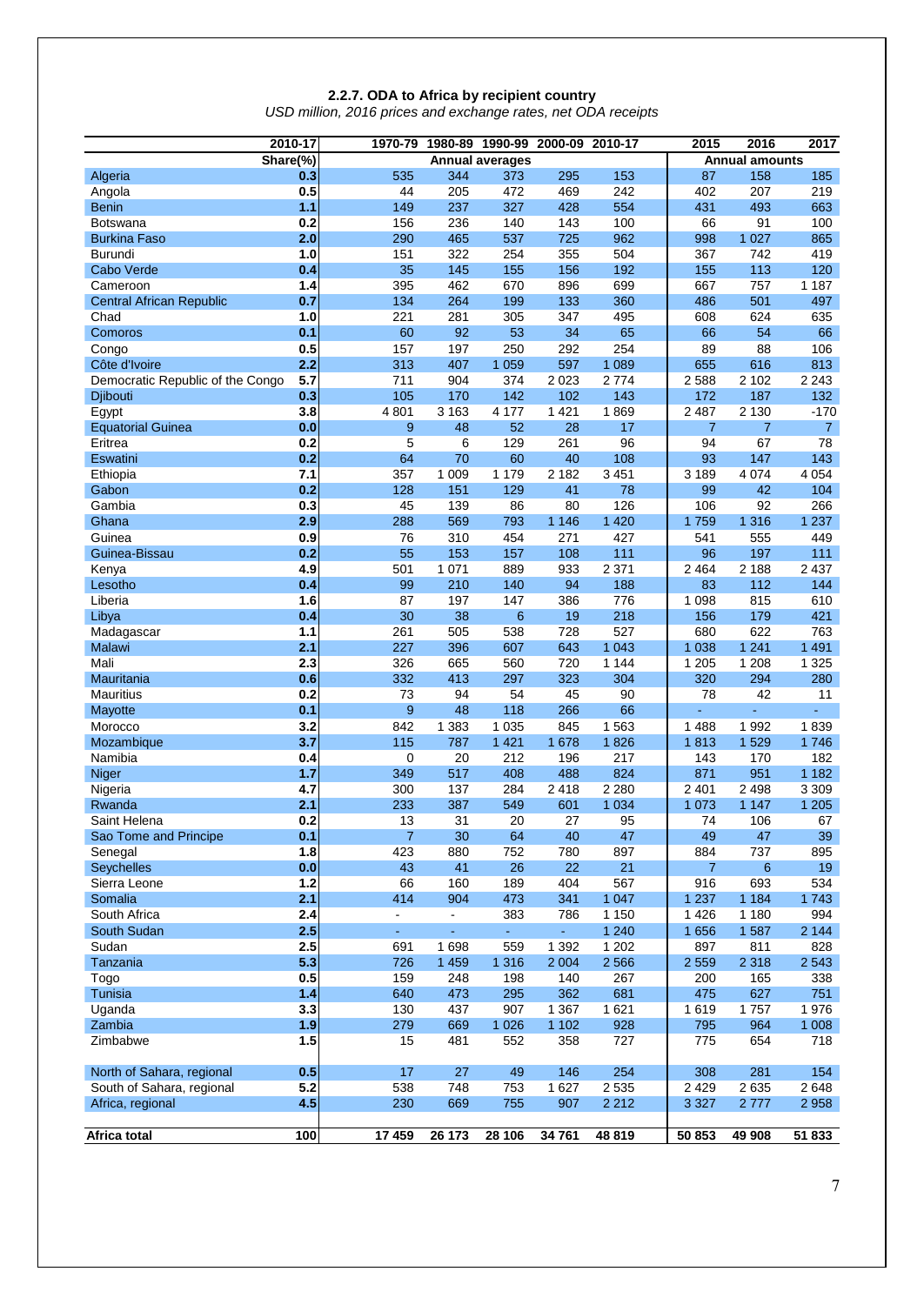



8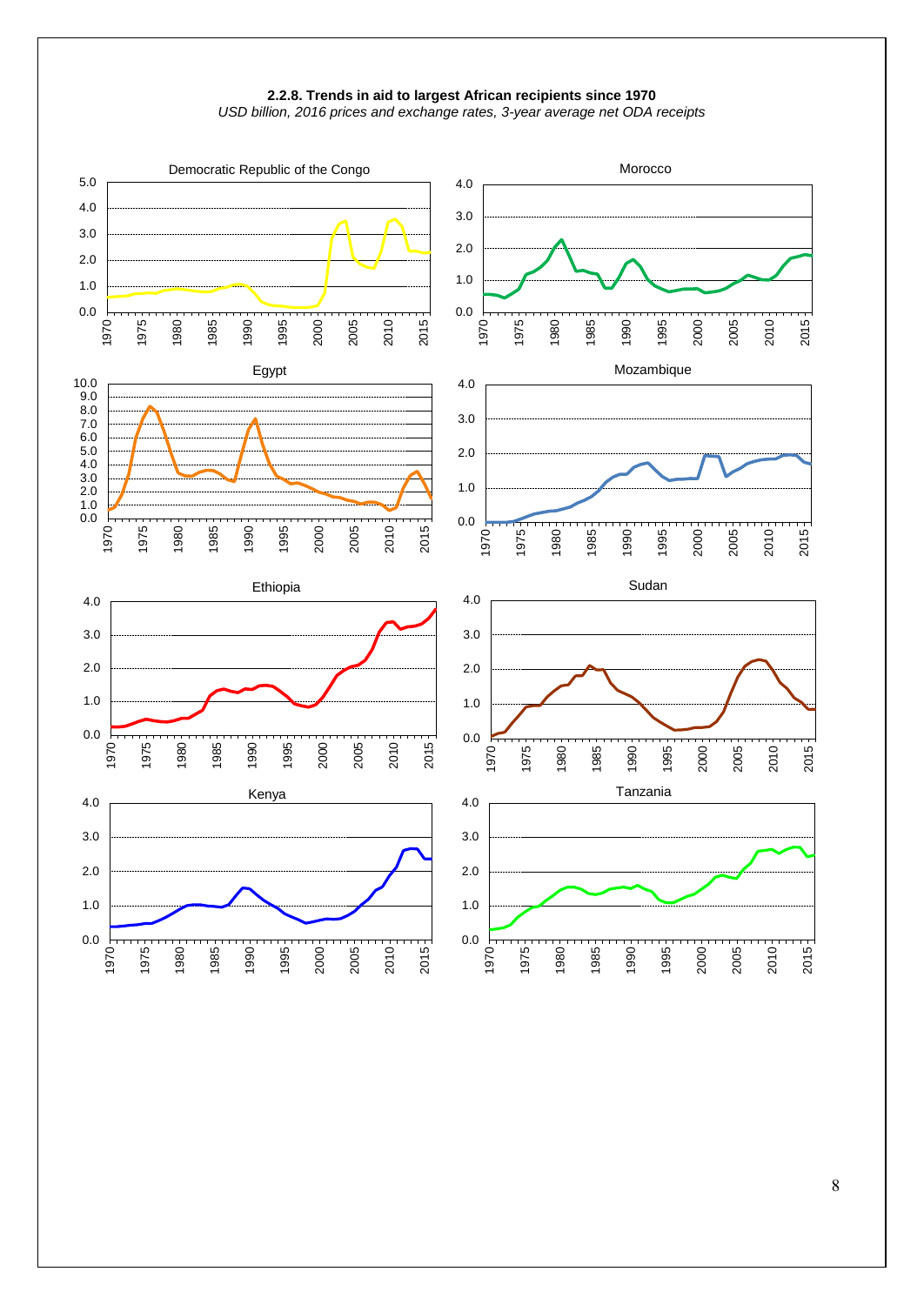

#### **2.3.2. ODA to 5 largest recipients in Africa by sector in 2017** *As a percentage of total ODA committed for each country*

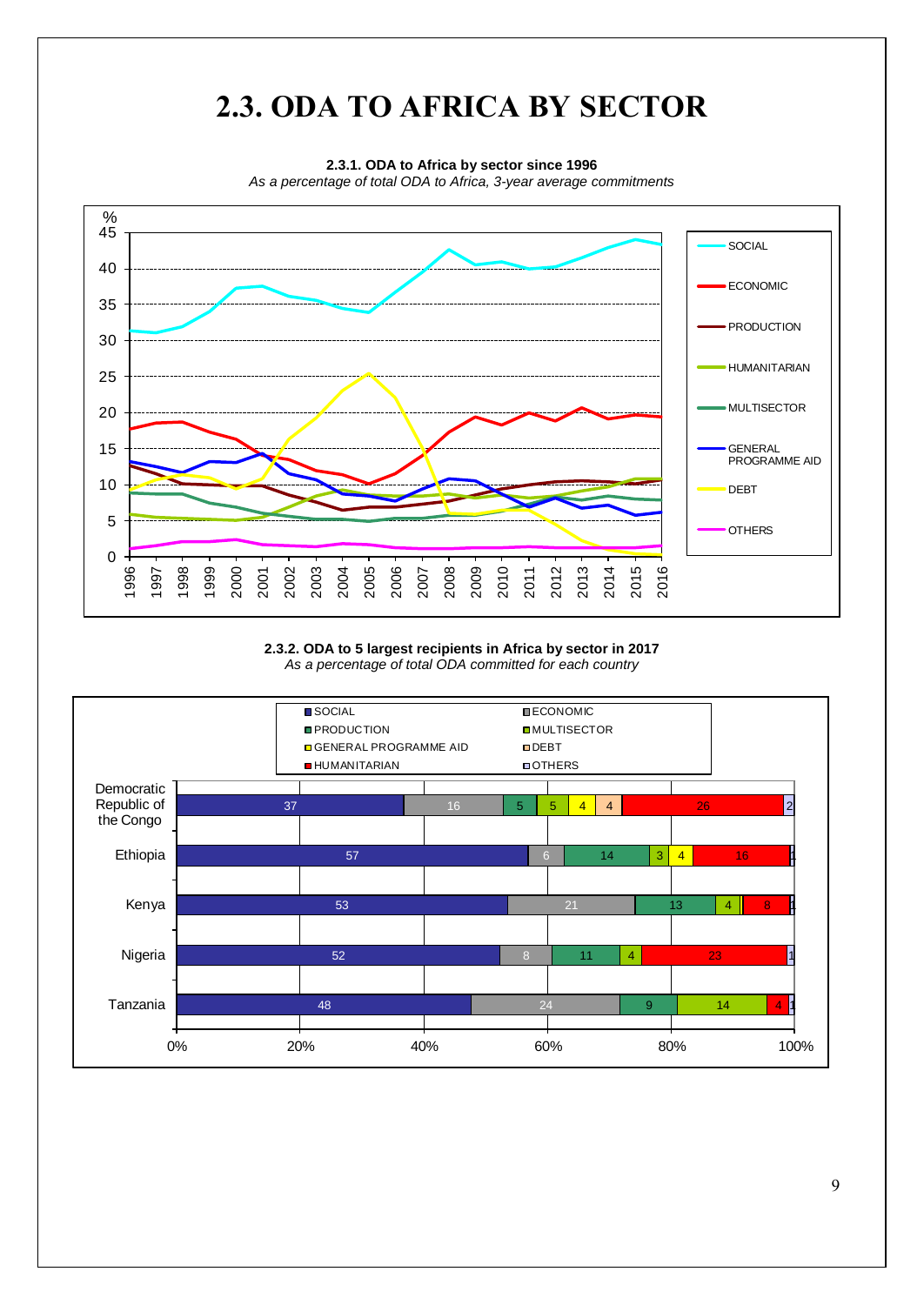### **2.3.3. ODA to Africa by donor and sector in 2017**

As a percentage of total bilateral commitments

|                                             | Australia      | Austria        | Belgium | Canada | Czech Republic | Denmark | Finland    | France | Germany | Greece                   | Hungary        | Iceland        | Ireland | Italy | Japan | Korea | Luxembourg |
|---------------------------------------------|----------------|----------------|---------|--------|----------------|---------|------------|--------|---------|--------------------------|----------------|----------------|---------|-------|-------|-------|------------|
| <b>SOCIAL</b>                               | 4.9            | 53.8           | 40.8    | 48.0   | 51.8           | 54.5    | 49.4       | 36.5   | 39.5    | 42.2                     | 82.7           | 77.2           | 57.8    | 65.7  | 31.5  | 33.5  | 47.0       |
| Education                                   | 0.8            | 13.0           | 7.0     | 4.6    | 20.2           | 2.1     | 28.5       | 18.0   | 9.5     | 41.5                     | 82.6           | 6.3            | 9.1     | 17.1  | 10.9  | 8.2   | 18.7       |
| of which: Basic<br>education                | 0.2            | 0.1            | 1.3     | 2.1    | 0.1            | 2.1     | 21.5       | 1.4    | 1.5     | 40.4                     | $\blacksquare$ | 5.3            | 2.7     | 2.6   | 1.8   | 1.2   | 3.7        |
| Health                                      | 0.5            | 0.4            | 18.3    | 7.8    | 2.6            | 3.2     | 4.8        | 2.1    | 3.5     | 0.7                      |                | 2.2            | 21.2    | 9.3   | 4.5   | 19.1  | 4.2        |
| of which: Basic health                      | 0.4            | 0.1            | 13.1    | 6.6    | 2.5            | 0.9     | 1.9        | 1.8    | 3.2     |                          |                | 2.2            | 9.0     | 4.5   | 3.5   | 3.3   | 2.1        |
| Population and<br>reproductive health       | 0.0            | 0.3            | 1.3     | 24.2   | 2.7            | 4.7     | 1.3        | 0.1    | 2.2     |                          |                |                | 1.8     | 1.9   | 0.3   | 2.5   | 1.6        |
| Water supply and<br>sanitation              | 1.8            | 9.7            | 5.4     | 0.2    | 10.9           | 13.9    | 1.0        | 11.5   | 6.9     |                          |                | 11.3           | 2.0     | 11.0  | 13.6  | 0.5   | 10.1       |
| Government and civil<br>society             | 1.7            | 14.2           | 6.2     | 10.4   | 13.7           | 30.4    | 12.3       | 1.0    | 14.4    |                          | 0.1            | 4.7            | 14.3    | 22.6  | 1.3   | 2.3   | 8.9        |
| Other social infrastr.<br>and services      | 0.2            | 16.2           | 2.4     | 0.7    | 1.6            | 0.3     | 1.5        | 3.8    | 3.0     |                          |                | 52.6           | 9.5     | 3.9   | 0.8   | 1.0   | 3.4        |
| <b>ECONOMIC</b>                             | 0.2            | 4.5            | 14.3    | 2.4    | 1.3            | 9.7     | 15.6       | 28.0   | 24.2    |                          |                | 8.3            | 0.7     | 5.8   | 35.4  | 50.3  | 9.0        |
| Transport,<br>communications                | 0.0            | 0.0            | 5.5     | 0.3    | 0.3            | 0.1     | 0.1        | 11.7   | 6.1     |                          |                |                | 0.0     | 2.6   | 32.3  | 47.5  | 8.1        |
| Energy                                      | 0.0            | 2.3            | 8.4     | 0.2    | 0.1            | 2.5     | 9.7        | 14.5   | 9.5     |                          |                | 8.3            | 0.1     | 2.3   | 2.8   | 2.7   | 0.4        |
| Banking, business and<br>other services     | 0.1            | 2.2            | 0.3     | 1.9    | 0.9            | 7.0     | 5.8        | 1.8    | 8.6     | $\blacksquare$           |                | $\blacksquare$ | 0.6     | 0.9   | 0.3   | 0.1   | 0.6        |
| <b>PRODUCTION</b>                           | 6.6            | 14.1           | 19.7    | 2.4    | 21.0           | 8.1     | 6.9        | 6.6    | 9.1     |                          | 0.7            | 6.8            | 11.0    | 6.5   | 21.3  | 6.9   | 12.9       |
| Agriculture, forestry and<br>fishing        | 5.8            | 9.1            | 18.3    | 1.2    | 20.9           | 4.5     | 6.3        | 5.7    | 7.7     |                          | 0.7            | 6.8            | 10.6    | 5.3   | 7.5   | 4.8   | 12.8       |
| Industry, mining and<br>construction        | 0.7            | 5.0            | 0.6     | 0.5    | 0.1            | 3.1     | 0.5        | 0.8    | 1.0     |                          |                |                | 0.3     | 1.2   | 13.5  | 0.8   |            |
| Trade and tourism                           | 0.1            |                | 0.9     | 0.8    | $\blacksquare$ | 0.6     | 0.0        | 0.0    | 0.4     | $\overline{\phantom{a}}$ |                |                | 0.0     | 0.0   | 0.3   | 1.4   | 0.0        |
| <b>MULTISECTOR</b>                          | 58.6           | 8.8            | 7.2     | 8.1    | 10.4           | 8.9     | 0.4        | 9.3    | 6.1     | 57.8                     | 3.3            |                | 3.6     | 4.0   | 1.7   | 2.8   | 4.7        |
| <b>GENERAL</b><br><b>PROGRAMME AID</b>      | 5.7            |                | 0.3     | $1.2$  | 2.0            | 4.4     |            | 9.4    | 8.1     |                          | 13.2           |                | 0.3     | 8.5   | 3.0   | 0.7   | 2.4        |
| <b>DEBT</b>                                 | 0.0            |                |         |        |                |         |            | 0.1    | 0.0     |                          |                |                |         | 0.3   |       |       |            |
| <b>HUMANITARIAN</b>                         | 24.0           | 18.9           | 17.7    | 28.5   | 13.6           | 13.2    | 13.4       | 0.4    | 12.9    | ÷                        | 0.1            | 7.7            | 21.8    | 8.6   | 7.0   | 4.6   | 15.7       |
| <b>OTHERS</b>                               | $\blacksquare$ | $\blacksquare$ | 0.1     | 9.3    | $\blacksquare$ |         | $1.1$ 14.3 | 9.7    | 0.0     | $\overline{\phantom{a}}$ | $\blacksquare$ | 0.0            | 4.8     | 0.6   | 0.0   | 1.1   | 8.2        |
|                                             |                |                |         |        |                |         |            |        |         |                          |                |                |         |       |       |       |            |
| <b>TOTAL</b>                                | 100            | 100            | 100     | 100    | 100            | 100     | 100        | 100    | 100     | 100                      | 100            | 100            | 100     | 100   | 100   | 100   | 100        |
|                                             |                |                |         |        |                |         |            |        |         |                          |                |                |         |       |       |       |            |
| Food aid (emergency<br>and development aid) | 8.5            | 1.5            | 4.5     | 9.4    | 4.1            | 4.0     | 4.9        | 0.7    | 5.7     | $\overline{\phantom{0}}$ | 13.2           | 2.2            | 2.8     | 1.8   | 4.4   | 1.5   | 2.8        |

10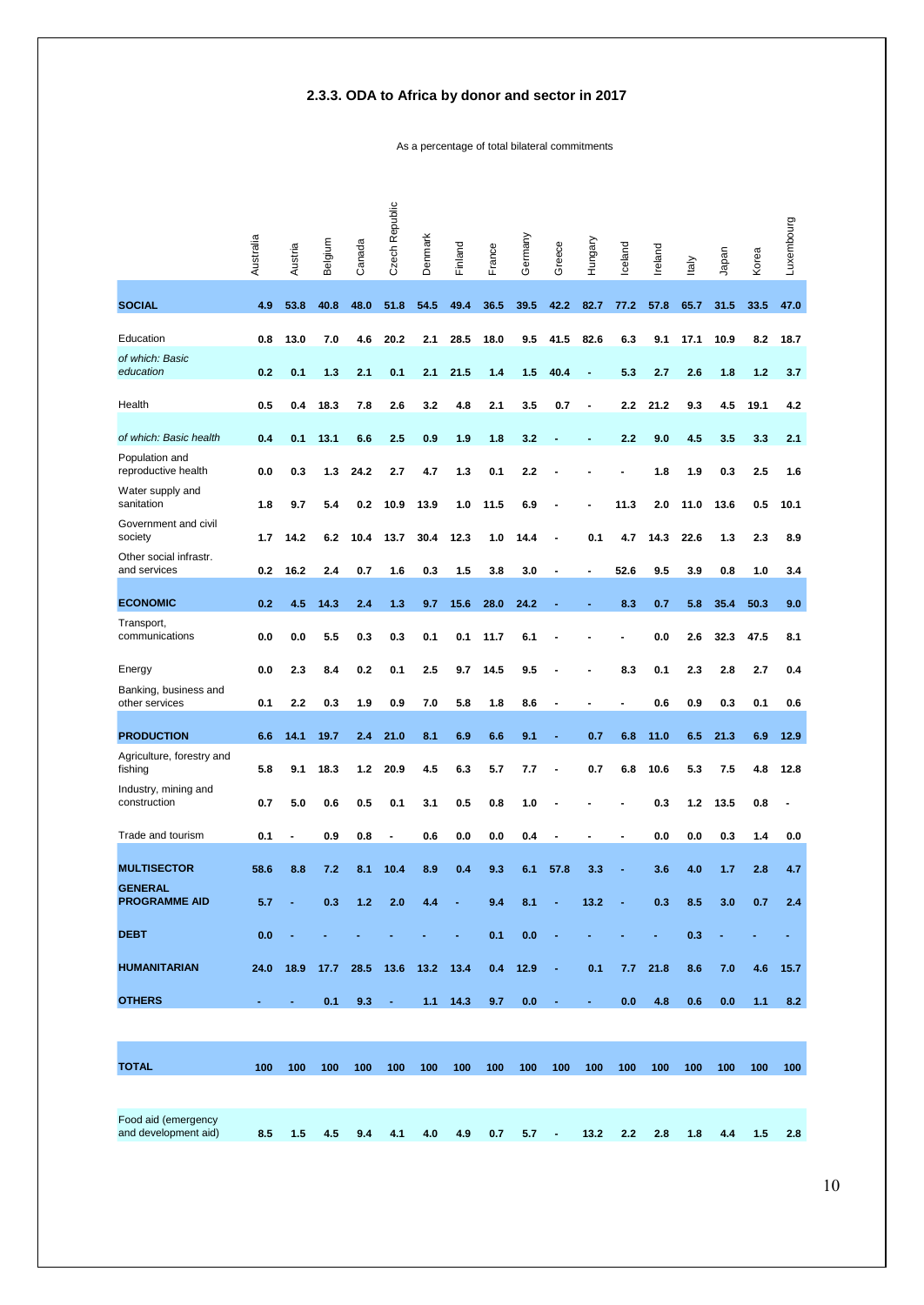|                                             |             |                |        |                |          |                 | As a percentage of total bilateral commitments |       |        |             |                |                      |                            |                 | Percentage of<br>multilateral finance |                            |
|---------------------------------------------|-------------|----------------|--------|----------------|----------|-----------------|------------------------------------------------|-------|--------|-------------|----------------|----------------------|----------------------------|-----------------|---------------------------------------|----------------------------|
|                                             | Netherlands | New Zealand    | Norway | Poland         | Portugal | Slovak Republic | Slovenia                                       | Spain | Sweden | Switzerland | United Kingdom | <b>United States</b> | <b>Total DAC countries</b> | EU institutions | World Bank (IDA)                      | <b>Total multilaterals</b> |
| <b>SOCIAL</b>                               | 40.2        | 19.6           | 49.0   | 52.0           | 74.7     | 81.1            | 37.2                                           | 29.0  | 60.2   | 39.2        | 39.1           | 50.2                 | 44.2                       | 37.1            | 49.2                                  | 39.8                       |
| Education                                   | 0.0         | 14.1           | 19.6   | 7.6            | 34.7     | 29.4            | $\blacksquare$                                 | 6.3   | 12.5   | 7.7         | 3.5            | 5.7                  | 9.1                        | 3.1             | 12.5                                  | 7.0                        |
| of which: Basic<br>education                |             |                | 9.1    | 0.8            | 0.0      | 7.2             | ÷                                              | 1.1   | 0.6    | 2.0         | 1.1            | 3.2                  | 2.4                        | 1.9             | 4.9                                   | 2.9                        |
| Health                                      | 3.9         |                | 6.8    | 1.2            | 4.4      | 44.1            | 21.6                                           | 6.3   | 8.5    | 8.7         | 11.4           | 7.3                  | 6.4                        | 2.3             | 5.1                                   | 4.7                        |
| of which: Basic health                      | 0.2         |                | 1.4    | 1.2            | 1.2      | 44.0            | ٠                                              | 2.5   | 7.4    | 5.7         | 5.3            | 7.2                  | 4.9                        | 2.2             | 3.1                                   | 3.4                        |
| Population and<br>reproductive health       | 10.0        |                | 1.7    | 0.6            | 0.7      |                 |                                                | 1.7   | 9.6    | 0.7         | 8.7            | 30.9                 | 13.4                       | 5.1             | 0.2                                   | 2.4                        |
| Water supply and<br>sanitation              | 6.2         |                | 0.6    | 0.4            | 8.7      | 7.1             | 5.8                                            | 2.1   | 0.5    | 1.8         | 2.9            | 1.1                  | 5.0                        | 2.7             | 8.2                                   | 6.7                        |
| Government and civil<br>society             | 19.2        | 5.5            | 18.5   | 12.2           | 4.7      |                 | 9.7                                            | 10.9  | 25.5   | 18.4        | 11.3           | 5.0                  | 8.5                        | 21.1            | 11.9                                  | 12.5                       |
| Other social infrastr.<br>and services      | 1.0         |                | 1.7    | 30.0           | 21.4     | 0.6             | ٠                                              | 1.7   | 3.7    | 1.9         | 1.3            | 0.2                  | 1.8                        | 2.9             | 11.3                                  | 6.6                        |
| <b>ECONOMIC</b>                             | 8.2         | 36.4           | 4.6    | 0.6            | 1.4      |                 |                                                | 0.5   | 8.1    | 3.7         | 3.4            | 4.9                  | 14.2                       | 25.5            | 26.2                                  | 25.8                       |
| Transport,<br>communications                | 3.6         |                | 0.1    |                | 0.3      |                 |                                                | 0.1   | 0.0    | 0.0         | 1.5            | 0.5                  | 6.3                        | 7.2             | 13.2                                  | 11.0                       |
| Energy                                      |             | 36.4           | 3.2    | 0.6            | 0.6      |                 |                                                | 0.2   | 4.7    | 0.7         | 1.4            | 4.0                  | 5.6                        | 9.6             | 10.8                                  | 11.4                       |
| Banking, business and<br>other services     | 4.7         | ٠              | 1.3    | ٠              | 0.5      | ٠               | $\blacksquare$                                 | 0.1   | 3.4    | 3.0         | 0.5            | 0.5                  | 2.3                        | 8.6             | 2.3                                   | 3.5                        |
| <b>PRODUCTION</b>                           | 23.1        | 4.7            | 12.1   | 47.2           | 1.2      | 10.0            | ٠                                              | 9.4   | 8.2    | 19.9        | 4.4            | 4.2                  | 8.1                        | 15.9            | 17.4                                  | 16.5                       |
| Agriculture, forestry<br>and fishing        | 15.4        | 4.7            | 10.2   | 47.2           | 1.0      | 10.0            |                                                | 9.0   | 6.9    | 13.0        | 2.8            | 3.8                  | 5.9                        | 10.4            | 11.1                                  | 11.5                       |
| Industry, mining and<br>construction        | 1.8         |                | 1.1    |                | 0.0      |                 |                                                | 0.4   | 0.8    | 5.2         | 0.9            | 0.1                  | 1.7                        | 4.1             | 3.9                                   | 3.5                        |
| Trade and tourism                           | 5.9         | $\blacksquare$ | 0.8    | $\blacksquare$ | 0.2      | $\blacksquare$  | $\blacksquare$                                 | 0.0   | 0.5    | 1.7         | 0.7            | 0.2                  | 0.4                        | 1.4             | 2.5                                   | 1.5                        |
| <b>MULTISECTOR</b>                          | 7.1         | 2.2            | 15.4   | 0.2            | 3.2      | 0.5             | ÷                                              | 6.0   | 8.2    | 4.9         | 9.9            | 3.2                  | 5.8                        | 6.6             | 5.2                                   | 6.4                        |
| <b>GENERAL</b><br><b>PROGRAMME AID</b>      | 7.2         |                |        |                | 15.8     | 1.5             | ٠                                              | 1.6   | ÷      | 5.3         | 0.3            | 3.5                  | 4.5                        | 4.2             | 0.2                                   | 5.5                        |
| <b>DEBT</b>                                 | 0.4         |                | 0.4    |                |          |                 | ÷                                              | 21.6  |        |             |                | ٠                    | 0.2                        |                 | ٠                                     | 0.3                        |
| <b>HUMANITARIAN</b>                         | 13.7        | 37.1           | 18.5   |                | 0.1      | 0.8             | 51.9                                           | 8.0   | 15.1   | 20.3        | 36.8           | 29.2                 | 18.9                       | 10.7            | $1.7$                                 | 5.5                        |
| <b>OTHERS</b>                               | ٠           | $\blacksquare$ | 0.0    | ٠              | 3.6      | 6.0             | 10.8                                           | 23.9  | 0.2    | 6.7         | 6.0            | 4.8                  | 4.1                        | 0.0             | Ξ                                     | 0.2                        |
|                                             |             |                |        |                |          |                 |                                                |       |        |             |                |                      |                            |                 |                                       |                            |
| <b>TOTAL</b>                                | 100         | 100            | 100    | 100            | 100      | 100             | 100                                            | 100   | 100    | 100         | 100            | 100                  | 100                        | 100             | 100                                   | 100                        |
|                                             |             |                |        |                |          |                 |                                                |       |        |             |                |                      |                            |                 |                                       |                            |
| Food aid (emergency<br>and development aid) | 13.7        | 37.1           | 4.0    |                | ÷        | 2.3             | 13.0                                           | 4.7   | 0.1    | 6.8         | 11.7           | 19.3                 | 10.0                       | 0.3             | 0.3                                   | 0.6                        |
|                                             |             |                |        |                |          |                 |                                                |       |        |             |                |                      |                            |                 |                                       |                            |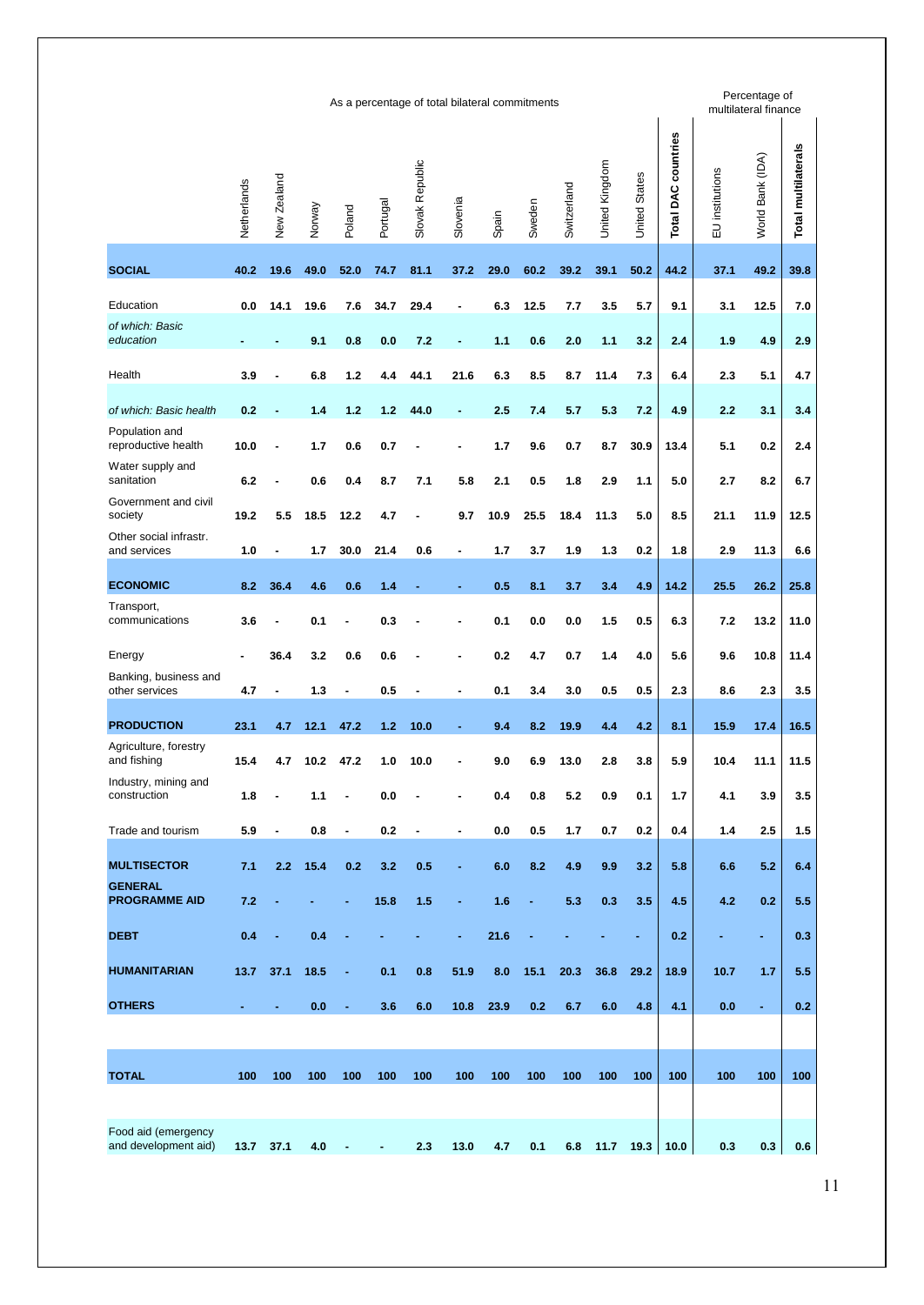**2.3.4. Analysis of social sector ODA to Africa by donor** *As a percentage of total sector-allocable commitments for each donor in 2017*



**2.3.5. Analysis of economic and production sector ODA to Africa by donor** *As a percentage of total sector-allocable commitments for each donor in 2017*

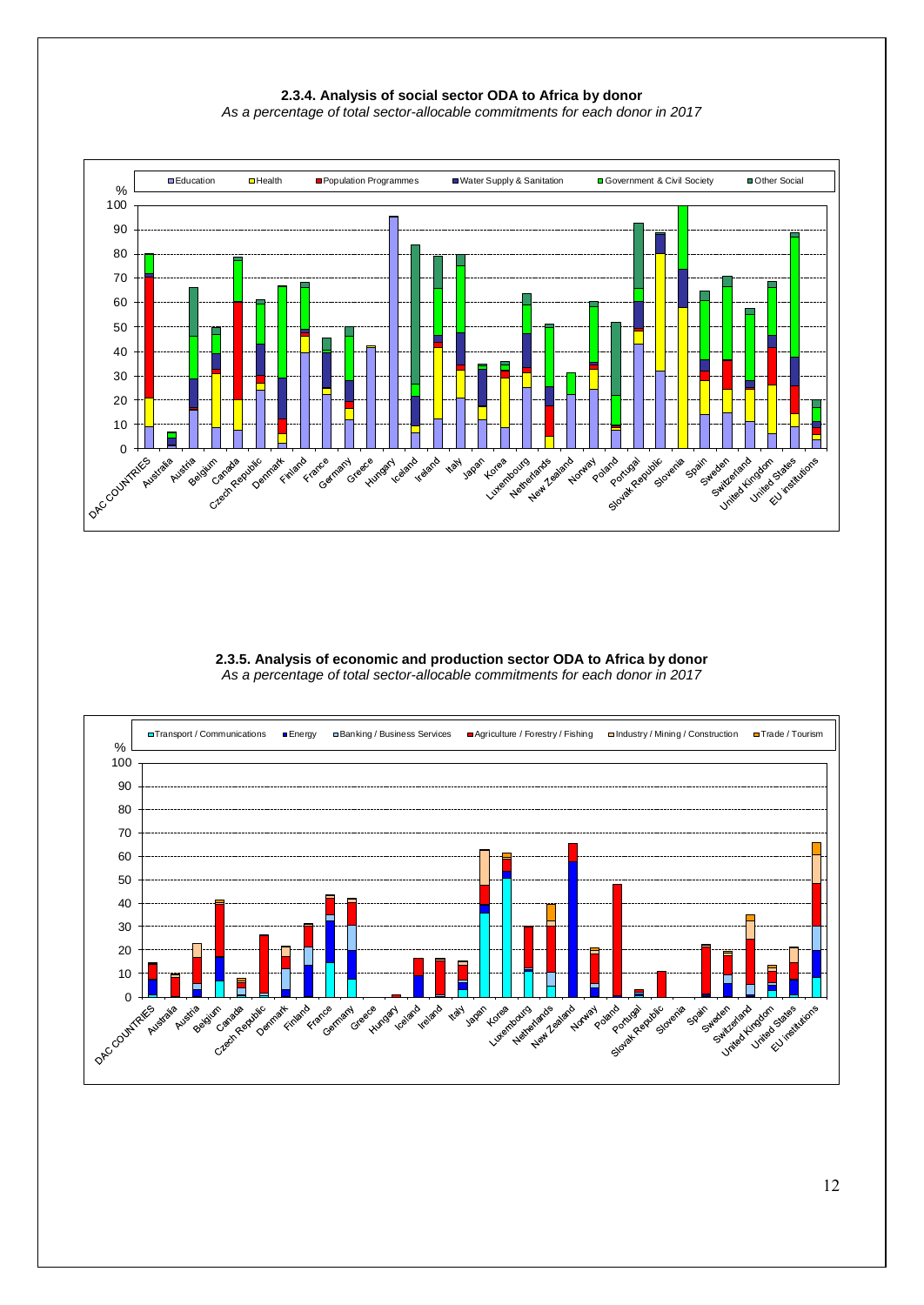|                                  | SOCIAL         | <b>ECONOMIC</b>                  | <b>PRODUCTION</b> | MULTI-<br><b>SECTOR</b> | GEN.PROG.<br>AID              | <b>DEBT</b>              | <b>HUMANI-</b><br><b>TARIAN</b> | <b>OTHERS</b>                    | <b>TOTAL</b>    |
|----------------------------------|----------------|----------------------------------|-------------------|-------------------------|-------------------------------|--------------------------|---------------------------------|----------------------------------|-----------------|
|                                  |                |                                  |                   |                         |                               |                          |                                 |                                  |                 |
| Algeria<br>Angola                | 182<br>255     | $\overline{1}$<br>$\overline{4}$ | 22<br>9           | $\overline{7}$<br>90    | $\overline{0}$<br>$\mathbf 0$ | ä,                       | 13<br>26                        | $\overline{7}$<br>$\overline{7}$ | 231<br>391      |
| <b>Benin</b>                     | 207            | 510                              | 229               | 21                      | 89                            | $\mathbf 0$              | $\overline{1}$                  | 49                               | 1 1 0 5         |
| <b>Botswana</b>                  | 56             | $\overline{1}$                   | 8                 | 5                       | Ĭ.                            | ä,                       | $\overline{2}$                  | $\mathbf{1}$                     | 72              |
| <b>Burkina Faso</b>              | 362            | 270                              | 207               | 131                     | 96                            | $\mathbf{0}$             | 18                              | 14                               | 1 0 9 9         |
| Burundi                          | 355            | 67                               | 160               | 10                      | 20                            | 3                        | 69                              | 5                                | 688             |
| Cabo Verde                       | 46             | 31                               | 27                | 8                       | 9                             | Ξ                        | $\overline{1}$                  | $\overline{2}$                   | 122             |
| Cameroon                         | 261            | 216                              | 229               | 99                      | 423                           | $\sim$                   | 82                              | 58                               | 1 3 6 7         |
| <b>Central African Republic</b>  | 177            | 46                               | 5                 | 10                      | 163                           | $\mathbf{0}$             | 219                             | 3                                | 624             |
| Chad                             | 270            | 3                                | 36                | 34                      | 147                           | $\mathbf 0$              | 144                             | 5                                | 639             |
| Comoros                          | 20             | 35                               | 4                 | $\overline{2}$          | $\overline{2}$                | $\mathbf 0$              | 1                               | $\mathbf{1}$                     | 64              |
| Congo                            | 66             | 5                                | 111               | 9                       | 30                            | ä,                       | 18                              | 36                               | 276             |
| Côte d'Ivoire                    | 386            | 638                              | 114               | 131                     | 140                           | 44                       | 8                               | 282                              | 1744            |
| Democratic Republic of the Congo | 835            | 362                              | 124               | 119                     | 98                            | 99                       | 590                             | 44                               | 2 2 7 1         |
| <b>Djibouti</b>                  | 137            | 67                               | 4                 | 39                      | 31                            | $\mathbf 0$              | 14                              | 3                                | 294             |
| Egypt                            | 642            | 941                              | 128               | 195                     | 254                           | $\overline{2}$           | 33                              | 23                               | 2 2 1 6         |
| <b>Equatorial Guinea</b>         | $\overline{4}$ | $\mathbf{0}$                     | $\mathbf 0$       | $\overline{1}$          |                               | $\mathbf 0$              | $\mathbf 0$                     | $\overline{1}$                   | $\overline{7}$  |
| Eritrea                          | 67             | 84                               | 28                | 3                       | 3                             | $\blacksquare$           | 3                               | 6                                | 193             |
| Eswatini                         | 98             | $\mathbf 0$                      | 0                 | $\overline{7}$          | $\overline{2}$                | ٠                        | 3                               | $\mathbf{0}$                     | 111             |
| Ethiopia                         | 3 1 1 1        | 319                              | 757               | 177                     | 206                           | ÷,                       | 866                             | 43                               | 5478            |
| Gabon                            | 25             | $\mathbf{0}$                     | 4                 | $\overline{4}$          | 85                            | $\overline{0}$           |                                 | $\overline{1}$                   | 119             |
| Gambia                           | 123            | 71                               | 49                | 13                      | 55                            | ä,                       | 15                              | 5                                | 331             |
| Ghana                            | 615            | 314                              | 323               | 27                      | 93                            | ä,                       | $\overline{2}$                  | 26                               | 1 3 9 9         |
| Guinea                           | 309            | 66                               | 93                | 16                      | 102                           | $\mathbf 0$              | 10                              | 38                               | 634             |
| Guinea-Bissau                    | 55             | 59                               | 18                | 6                       | 11                            | Ξ                        | $\overline{1}$                  | $\overline{1}$                   | 152             |
| Kenya                            | 1922           | 746                              | 467               | 142                     | 20                            | 0                        | 271                             | 30                               | 3599            |
| Lesotho                          | 102            | 20                               | 21                | 20                      | 10                            | ÷.                       | $\overline{4}$                  | $\mathbf 0$                      | 177             |
| Liberia                          | 224            | 252                              | 13                | 24                      | 83                            | $\sim$                   | 11                              | 30                               | 638             |
| Libya                            | 391            | $\overline{7}$                   | $\overline{0}$    | 9                       | Ξ                             | Ξ                        | 97                              | 8                                | 513             |
| Madagascar                       | 353            | 496                              | 371               | 110                     | 197                           | $\mathbf 0$              | 35                              | 8                                | 1568            |
| Malawi<br>Mali                   | 639<br>716     | 86<br>183                        | 460<br>126        | 77<br>49                | 37<br>131                     | $\mathbf 0$              | 84<br>91                        | 31<br>18                         | 1414<br>1 3 1 4 |
| Mauritania                       | 153            | 352                              | 151               | 57                      | 24                            | $\mathbf 0$              | 26                              | $\overline{7}$                   | 770             |
| <b>Mauritius</b>                 | 13             | 9                                | 10                | 4                       | ÷.                            | ä,                       | $\mathbf 0$                     | $\mathbf{1}$                     | 38              |
| Morocco                          | 804            | 881                              | 518               | 176                     | 19                            | ٠                        | 13                              | 74                               | 2485            |
| Mozambique                       | 1 2 4 2        | 413                              | 191               | 137                     | 34                            | $\overline{\phantom{a}}$ | 34                              | 38                               | 2088            |
| Namibia                          | 122            | 83                               | 28                | 19                      | $\mathbf 0$                   | Ξ                        | $\mathbf{0}$                    | $\overline{2}$                   | 256             |
| Niger                            | 488            | 226                              | 199               | 122                     | 78                            | $\mathbf 0$              | 130                             | 13                               | 1 2 5 5         |
| Nigeria                          | 2 1 6 6        | 350                              | 454               | 147                     | 3                             | ٠                        | 970                             | 56                               | 4 1 4 5         |
| Rwanda                           | 475            | 312                              | 157               | 116                     | 76                            | $\overline{a}$           | 47                              | 13                               | 1 1 9 7         |
| Saint Helena                     | $\overline{4}$ | $\overline{2}$                   | $\overline{1}$    | 5                       |                               | ä,                       | ÷                               | ä,                               | 12 <sub>2</sub> |
| Sao Tome and Principe            | 14             | $\overline{4}$                   | $\mathbf{1}$      | 5                       | $\overline{2}$                | $\blacksquare$           | $\mathbf 0$                     | $\mathbf{1}$                     | 27              |
| Senegal                          | 413            | 754                              | 205               | 107                     | $6\phantom{1}6$               | $\mathbf{0}$             | $\overline{4}$                  | 35                               | 1524            |
| Seychelles                       | 3              | $\overline{4}$                   | 3                 | 4                       | ٠                             | $\mathbf 0$              | 0                               | 0                                | 14              |
| Sierra Leone                     | 242            | 100                              | 55                | 12                      | 107                           | ä,                       | 29                              | 3                                | 548             |
| Somalia                          | 587            | $\mathbf{1}$                     | 27                | 64                      | 104                           | ۰                        | 1 0 8 7                         | 12                               | 1882            |
| South Africa                     | 636            | 191                              | 34                | 34                      | $\mathbf{0}$                  | ÷,                       | 17                              | 33                               | 946             |
| South Sudan                      | 324            | 66                               | 52                | 29                      | 59                            | $\blacksquare$           | 1 0 7 9                         | 30                               | 1638            |
| Sudan                            | 148            | 173                              | 38                | 35                      | 18                            | Ξ                        | 427                             | 8                                | 847             |
| Tanzania                         | 1 376          | 689                              | 273               | 415                     | $\pmb{0}$                     | $\omega$                 | 102                             | 29                               | 2885            |
| Togo                             | 203            | 107                              | 82                | $\,6\,$                 | 70                            | $\mathbf{0}$             | $\mathbf{1}$                    | $\overline{2}$                   | 472             |
| Tunisia                          | 1 3 3 4        | 868                              | 205               | 15                      | 56                            | 3                        | 3                               | 8                                | 2492            |
| Uganda                           | 1 0 38         | 183                              | 156               | 69                      | 11                            | ÷,                       | 347                             | 29                               | 1834            |
| Zambia                           | 640            | 366                              | 73                | 21                      | 3                             | $\blacksquare$           | 11                              | 17                               | 1 1 3 2         |
| Zimbabwe                         | 300            | 26                               | 54                | 46                      | $\boldsymbol{9}$              | Ξ                        | 49                              | 20                               | 502             |
| North of Sahara, regional        | 269            | 31                               | $\overline{7}$    | 21                      | ÷,                            | ÷                        | 44                              | $\overline{c}$                   | 374             |
| South of Sahara, regional        | 1 2 7 0        | 750                              | 623               | 638                     | 31                            | $\mathbf{3}$             | 981                             | 45                               | 4 3 4 1         |
| Africa, regional                 | 940            | 776                              | 427               | 215                     | 127                           | 3                        | 122                             | 193                              | 2805            |
| Africa total                     | 28 21 2        | 13 618                           | 8 1 7 4           | 4 1 1 4                 | 3 3 7 2                       | 159                      | 8 2 5 6                         | 1 4 5 4                          | 67 359          |

#### **2.3.6. ODA to Africa by sector and recipient in 2017** *USD million, commitments*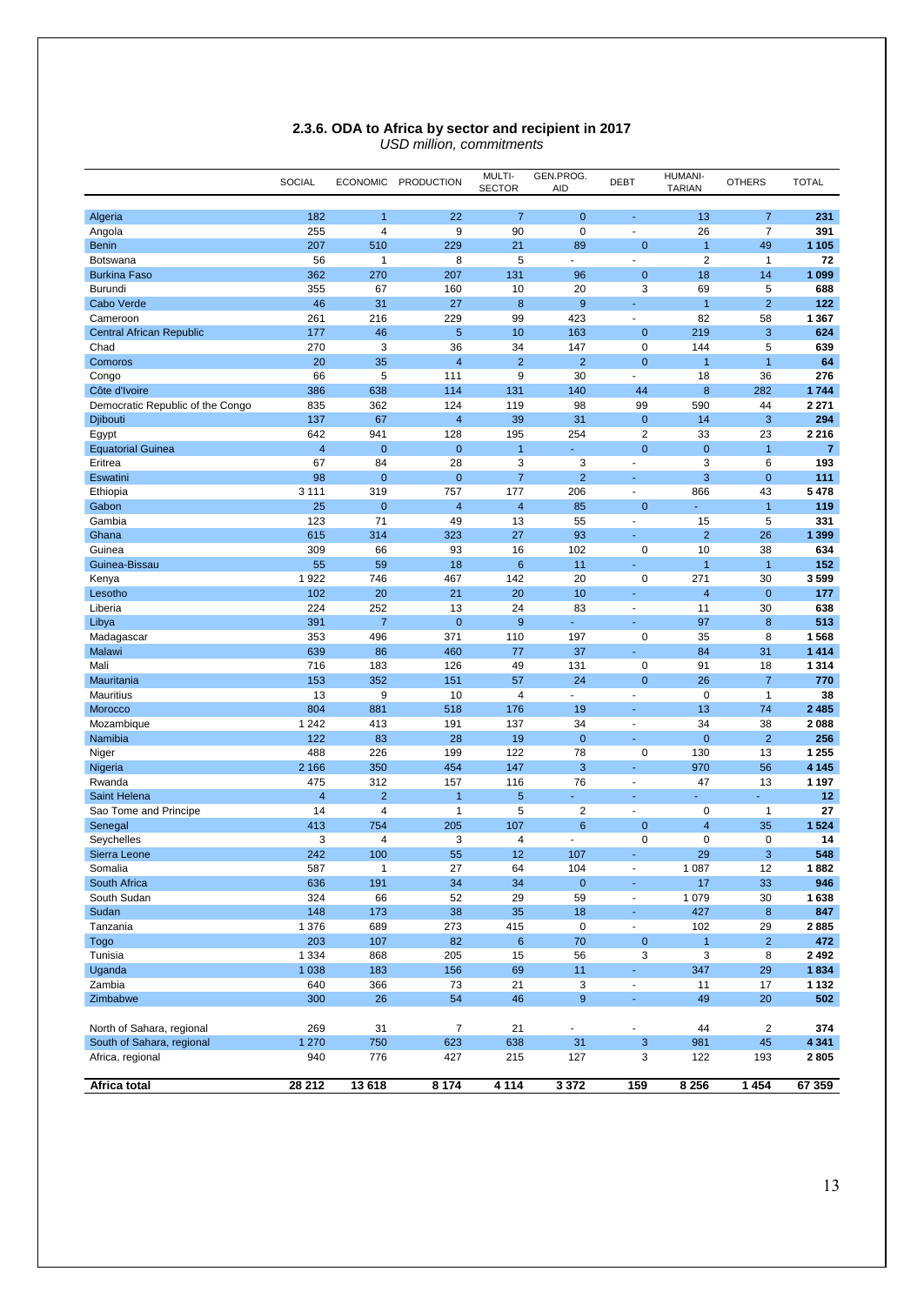### **Education**

**2.3.7. Total ODA to education** 

*USD billion, 2016 prices and exchange rates, commitments with 3 year moving averages (dotted lines)*



|                |                                    |         |         |          |          | 2.3.8. Top 10 recipients 2017 |       |                |        |                  |         |                  |              |
|----------------|------------------------------------|---------|---------|----------|----------|-------------------------------|-------|----------------|--------|------------------|---------|------------------|--------------|
|                | commitments,<br><b>USD million</b> | Nigeria | Morocco | Ethiopia | Tanzania | Kenya                         | Egypt | Mozambi<br>que | Rwanda | Côte<br>d'Ivoire | Algeria | Others           | <b>Total</b> |
| $\overline{ }$ | <b>IDA</b>                         | 617     |         | 475      | 80       | 200                           |       | 63             | 120    | 38               |         | 228              | 1820         |
|                | France                             |         | 239     | 4        |          |                               | 13    |                | ົ      | 23               | 113     | 388              | 789          |
| 201            | <b>United States</b>               | 23      | 236     | 44       | 21       | 17                            | 65    | b              | h      | 31               |         | 265              | 712          |
| ၑၟ             | Germany                            | 18      | 42      | 23       | 4        | 22                            | 52    | 23             |        | ◠                | 8       | 305              | 504          |
| ō              | Japan                              |         | 4       | 18       | 3        | 9                             | 119   | 6              |        |                  |         | 141              | 307          |
| 흥              | <b>EU</b> Institutions             |         | 79      |          |          |                               |       |                |        |                  |         | 172 <sub>1</sub> | 251          |
| 0              | Norway                             |         |         | 11       | ົ        |                               |       |                |        | 0                |         | 134              | 153          |
|                | Sweden                             |         | 0       | 5        | 127      |                               |       |                |        |                  |         | 11               | 145          |
| Top            | Italy                              |         | U       | 6        | 3        |                               |       | 44             |        | 3                |         | 54               | 113          |
|                | United Kingdom                     |         | 0       | c        | 27       |                               |       |                |        |                  |         | 29               | 78           |
|                | Other donors                       |         | 52      | 36       | 22       | 9                             |       | 62             | 18     | 34               | 3       | 275              | 523          |
|                | <b>Total</b>                       | 682     | 651     | 623      | 288      | 262                           | 260   | 204            | 165    | 132              | 125     | 2 0 0 4          | 5 3 9 7      |

**2.3.9. ODA to education by subsector 2017** *USD million, commitments*



#### **2.3.10. ODA commitments to education**

|                | <b>USD million</b> |                         |                         |
|----------------|--------------------|-------------------------|-------------------------|
| 2014           | 2015               | 2016                    | 2017                    |
| $\overline{0}$ |                    | $\overline{1}$          | $\overline{1}$          |
| 7              | 12                 | 15                      | 11                      |
| 48             | 58                 | 53                      | 30                      |
| 246            | 147                | 128                     | 43                      |
| $\overline{2}$ | $\overline{2}$     | $\overline{2}$          | $\overline{2}$          |
| $\Omega$       | 4                  | 4                       | 10                      |
| 17             | 25                 | $\overline{\mathbf{4}}$ | 51                      |
| 844            | 651                | 876                     | 789                     |
| 510            | 519                | 468                     | 504                     |
| $\overline{2}$ | $\overline{2}$     | 0                       | 0                       |
|                | 3                  | $\overline{4}$          | $\overline{\mathbf{4}}$ |
| $\overline{2}$ | 1                  | 1                       | 1                       |
| 36             | 28                 | 21                      | 24                      |
| 50             | 45                 | 43                      | 113                     |
| 135            | 131                | 116                     | 307                     |
| 24             | 37                 | 141                     | 48                      |
| 40             | 34                 | 37                      | 24                      |
| 2              | 20                 | 18                      | 0                       |
| $\overline{2}$ | 3                  | 3                       | 3                       |
| 119            | 117                | 81                      | 153                     |
| 16             | 16                 | 8                       | $\overline{2}$          |
| 38             | 27                 | 31                      | 32                      |
| $\overline{1}$ | $\overline{1}$     | $\overline{1}$          | 1                       |
|                | $\Omega$           |                         |                         |
| 20             | 12                 | 15                      | 14                      |
| 16             | 36                 | 16                      | 145                     |
| 59             | 14                 | 57                      | 45                      |
| 186            | 263                | 140                     | 78                      |
| 381            | 471                | 542                     | 712                     |
| 2803           | 2682               | 2826                    | 3 1 4 7                 |
| 173            | 236                | 319                     | 251                     |
|                |                    |                         |                         |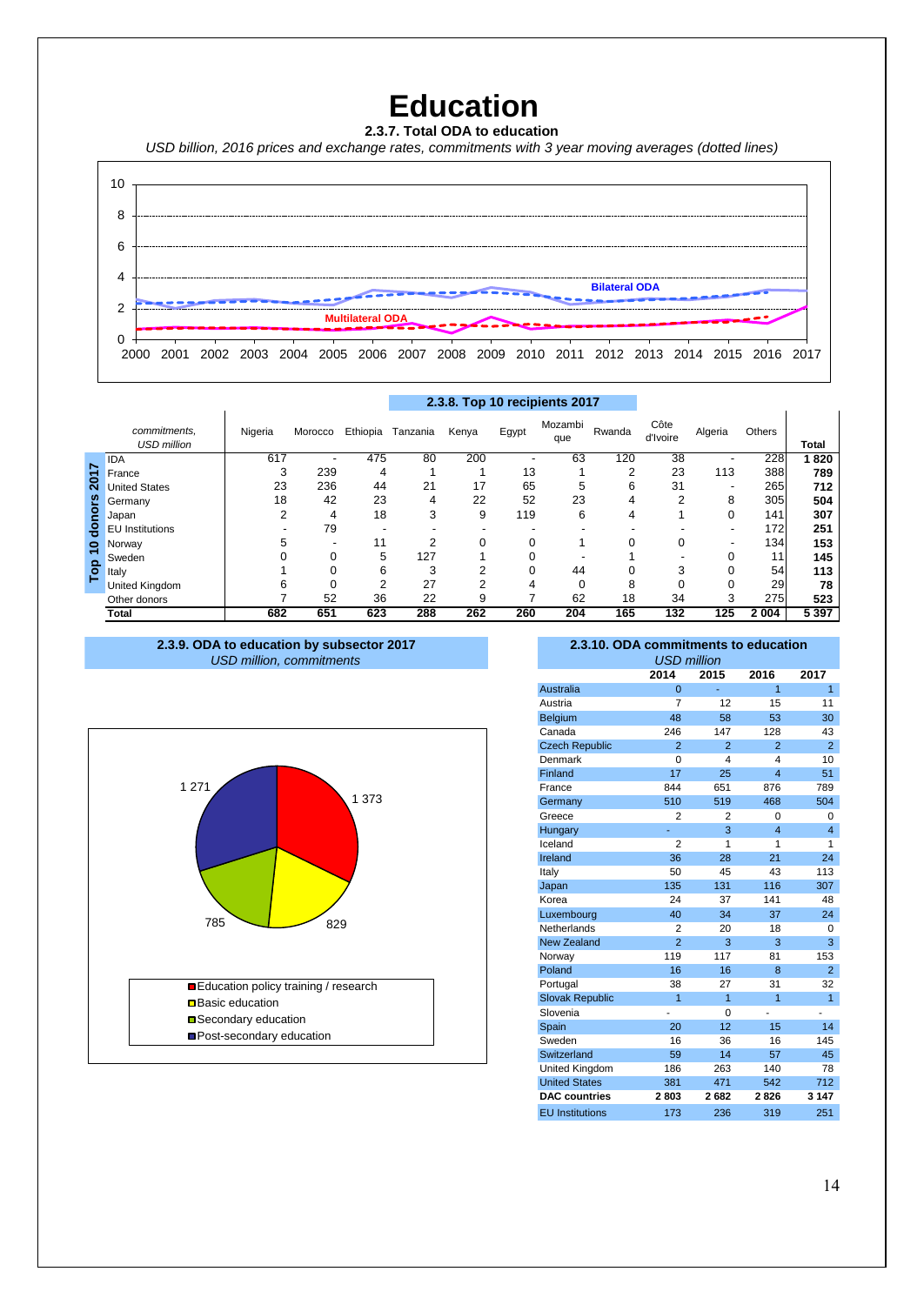### **Health**

#### **2.3.11. Total ODA to health**

*USD billion, 2016 prices and exchange rates, commitments with 3 year moving averages (dotted lines)*



|                    |                                    |         |                |                          |          |          | 2.3.12. Top 10 recipients 2017 |                 |                                        |                          |         |               |         |
|--------------------|------------------------------------|---------|----------------|--------------------------|----------|----------|--------------------------------|-----------------|----------------------------------------|--------------------------|---------|---------------|---------|
|                    | commitments.<br><b>USD</b> million | Nigeria | Mozambi<br>que | Kenya                    | Ethiopia | Tanzania | Uganda                         | South<br>Africa | Democratic<br>Republic of<br>the Congo | Zambia                   | Burundi | <b>Others</b> | Total   |
|                    | <b>United States</b>               | 282     | 417            | 618                      | 282      | 442      | 419                            | 412             | 169                                    | 373                      | 29      | 292           | 4732    |
| 5                  | IDA                                | 57      | 81             | $\overline{\phantom{a}}$ | 220      | 43       | 26                             |                 | 120                                    | ۰                        | 50      | 180           | 777     |
| $\bar{\mathbf{N}}$ | <b>EU</b> Institutions             | 10      |                |                          |          |          |                                |                 | 11                                     | $\overline{\phantom{a}}$ | 107     | 473           | 601     |
|                    | Global Fund                        | 311     | 30             |                          |          |          |                                |                 |                                        |                          | 72      | 75            | 488     |
| nors               | United Kingdom                     | 19      | 19             | 11                       | 41       | 12       | 29                             | 6               |                                        | 5                        |         | 302           | 445     |
| 응                  | Germany                            | 46      |                | 3                        | 13       |          | っ                              |                 | 6                                      |                          | 6       | 221           | 306     |
| $\bullet$          | Canada                             | 34      | 105            | 4                        | 19       | 3        |                                |                 | 16                                     | 0                        | 0       | 111           | 295     |
| $\Omega$           | Sweden                             |         |                |                          | 8        |          | 30                             | 0               | 4                                      | 3                        |         | 164           | 210     |
| ဥ                  | <b>UNICEF</b>                      | 17      | 5              | 4                        | 14       |          |                                |                 | 22                                     | c                        | 3       | 72            | 153     |
|                    | Japan                              |         |                | 4                        |          |          |                                |                 | 25                                     | 38                       |         | 57            | 136     |
|                    | Other donors                       |         | 87             | 45                       | 52       | 49       | 24                             |                 | 52                                     | 6                        | 11      | 791           | 130     |
|                    | Total                              | 787     | 745            | 690                      | 649      | 559      | 540                            | 434             | 427                                    | 426                      | 278     | 3738          | 9 2 7 4 |

#### *USD million, commitments* **2.3.13. ODA to health by subsector 2017 2.3.14. ODA commitments to health**



| 2.3.14. ODA commitments to health |                |                |                |                |  |  |  |  |  |  |  |
|-----------------------------------|----------------|----------------|----------------|----------------|--|--|--|--|--|--|--|
| <b>USD million</b>                |                |                |                |                |  |  |  |  |  |  |  |
|                                   | 2014           | 2015           | 2016           | 2017           |  |  |  |  |  |  |  |
| Australia                         | 16             | 14             | $\overline{1}$ | $\overline{1}$ |  |  |  |  |  |  |  |
| Austria                           | 7              | 2              | 27             | 1              |  |  |  |  |  |  |  |
| Belgium                           | 142            | 81             | 91             | 85             |  |  |  |  |  |  |  |
| Canada                            | 300            | 377            | 504            | 295            |  |  |  |  |  |  |  |
| <b>Czech Republic</b>             | $\overline{1}$ | $\overline{1}$ | 1              | $\overline{1}$ |  |  |  |  |  |  |  |
| Denmark                           | 109            | 41             | $\overline{2}$ | 38             |  |  |  |  |  |  |  |
| Finland                           | 39             | 3              | 15             | 11             |  |  |  |  |  |  |  |
| France                            | 238            | 244            | 139            | 97             |  |  |  |  |  |  |  |
| Germany                           | 207            | 200            | 378            | 306            |  |  |  |  |  |  |  |
| Greece                            | 0              | 0              | 0              | 0              |  |  |  |  |  |  |  |
| Hungary                           | ä,             | $\Omega$       | ä,             | ä,             |  |  |  |  |  |  |  |
| Iceland                           | $\overline{2}$ | 1              | $\overline{2}$ | 0              |  |  |  |  |  |  |  |
| Ireland                           | 90             | 61             | 58             | 60             |  |  |  |  |  |  |  |
| Italy                             | 53             | 49             | 48             | 74             |  |  |  |  |  |  |  |
| Japan                             | 221            | 189            | 192            | 136            |  |  |  |  |  |  |  |
| Korea                             | 53             | 188            | 66             | 126            |  |  |  |  |  |  |  |
| Luxembourg                        | 21             | 17             | 15             | 8              |  |  |  |  |  |  |  |
| Netherlands                       | 51             | 105            | 240            | 91             |  |  |  |  |  |  |  |
| <b>New Zealand</b>                | L,             |                | $\Omega$       | ä,             |  |  |  |  |  |  |  |
| Norway                            | 108            | 56             | 22             | 66             |  |  |  |  |  |  |  |
| Poland                            | $\Omega$       | $\Omega$       | $\overline{1}$ | 0              |  |  |  |  |  |  |  |
| Portugal                          | 20             | 23             | 12             | 5              |  |  |  |  |  |  |  |
| <b>Slovak Republic</b>            | $\Omega$       | $\Omega$       | $\Omega$       | $\overline{1}$ |  |  |  |  |  |  |  |
| Slovenia                          |                | $\Omega$       | 0              | 0              |  |  |  |  |  |  |  |
| Spain                             | 45             | 16             | 18             | 17             |  |  |  |  |  |  |  |
| Sweden                            | 115            | 99             | 133            | 210            |  |  |  |  |  |  |  |
| Switzerland                       | 73             | 78             | 40             | 55             |  |  |  |  |  |  |  |
| United Kingdom                    | 303            | 457            | 463            | 445            |  |  |  |  |  |  |  |
| <b>United States</b>              | 3832           | 5 200          | 5 0 9 4        | 4732           |  |  |  |  |  |  |  |
| <b>DAC</b> countries              | 6032           | 7488           | 7561           | 6859           |  |  |  |  |  |  |  |
| <b>EU Institutions</b>            | 324            | 174            | 744            | 601            |  |  |  |  |  |  |  |
|                                   |                |                |                |                |  |  |  |  |  |  |  |